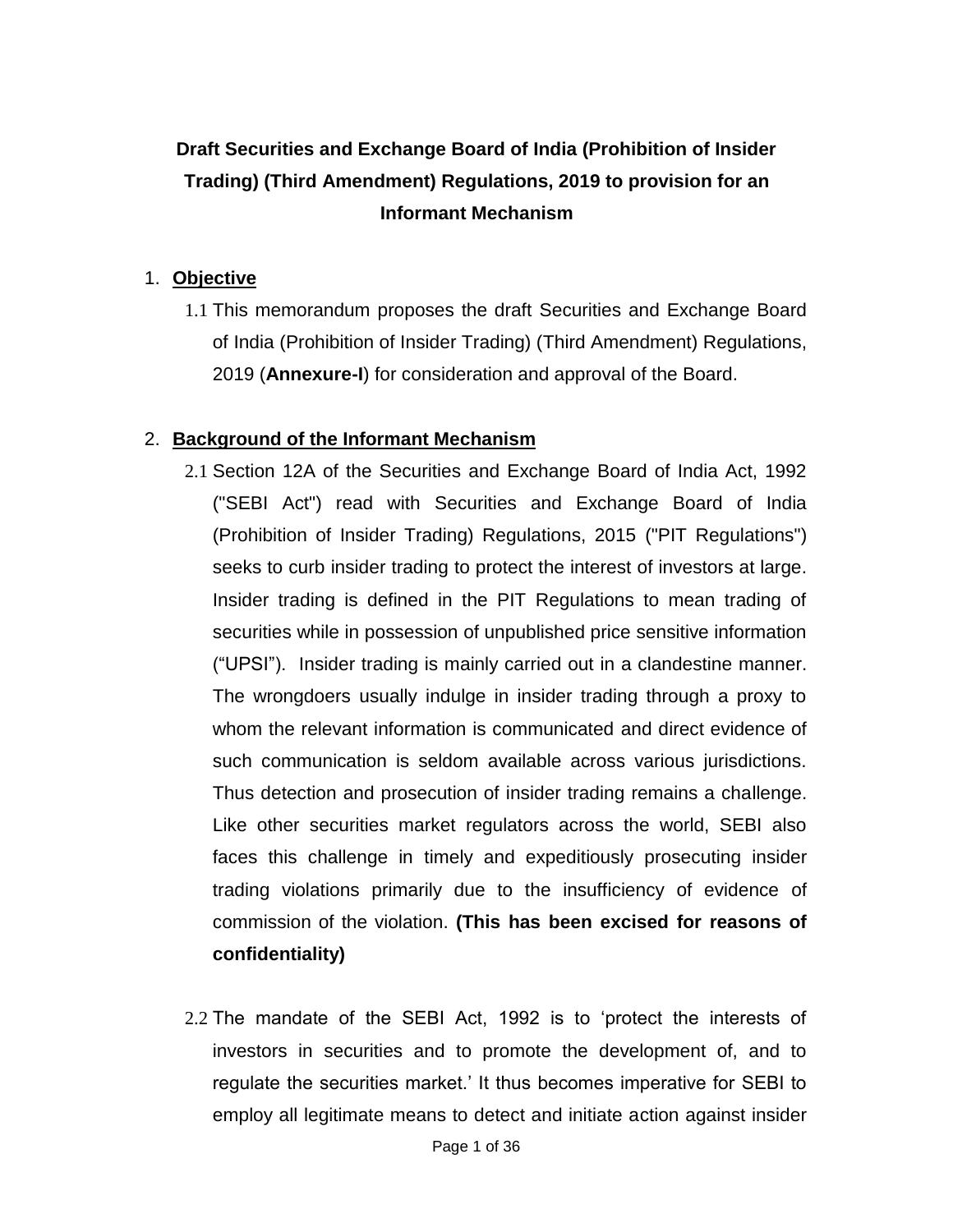trading at the earliest to instil confidence amongst investors and ensure integrity of the securities markets in line with the mandate conferred upon it.

## 3. **Need for an informant mechanism for Insider Trading cases**

- 3.1 While investigating cases pertaining to insider trading, the challenges faced by SEBI include,-
	- *(i)* establishing transmission of UPSI and proving flow of such information,
	- *(ii)* absence of details relating to UPSI, such as the precise time when the information was generated and when it became public and the people who had access to it before it became public,
	- *(iii)* identification of connection or relation between insiders and those who traded based on the UPSI,
	- *(iv)* acquiring evidence for establishing connections,
	- *(v)* establishing that trading took place while in possession of UPSI
- 3.2 These challenges could result in the investigation in insider trading cases taking a longer time for completion as opposed to cases pertaining to other kinds of market manipulation.
- 3.3 Hence in order to strengthen the investigation and enforcement mechanism to curb instances of insider trading, it is essential to provide for a mechanism that incentivises people having personal knowledge of any incidence of insider trading to report the same to SEBI.
- 3.4 In furtherance of the same, a discussion paper titled "Discussion Paper on amendment to the Securities and Exchange Board of India (Prohibition of Insider Trading) Regulations, 2015 to provision for an informant mechanism" was published by SEBI on its website on June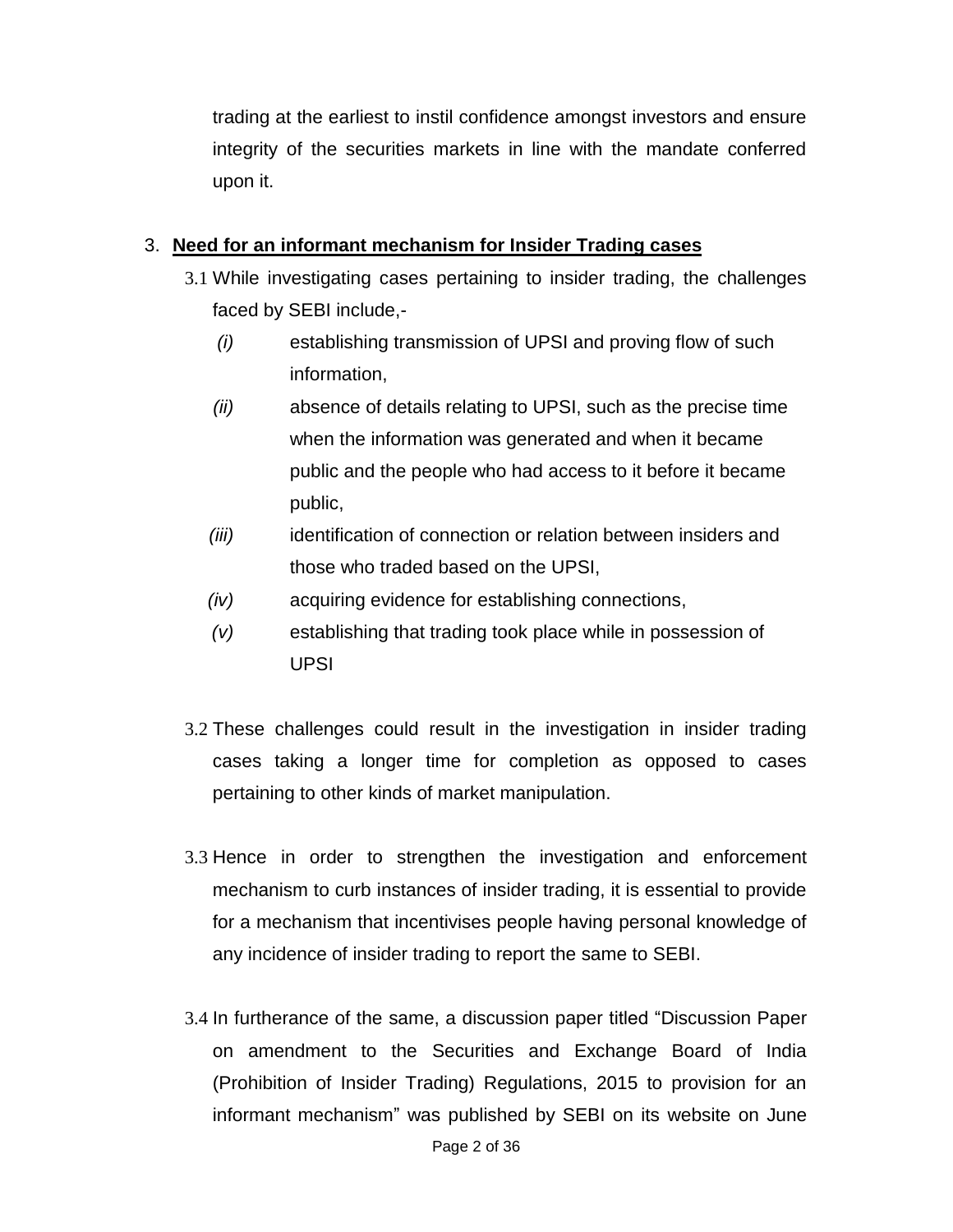10, 2019 seeking comments from the public. The discussion paper is placed as **Annexure-II.**

## 4. **Public Comments**

- 4.1 Pursuant to the issuance of the discussion paper, forty-four (44) comments from seven (7) entities have been received from **(This has been excised for reasons of confidentiality)**.
- 4.2 A detailed table with the public comments received and the comments of SEBI thereon are placed at **Annexure – III.**

## 5. **Salient features of the proposed amendment to Securities and Exchange Board of India (PIT) Regulation, 2015**

- 5.1 Pursuant to the receipt of public comments, the draft Securities and Exchange Board of India (PIT) (Third Amendment) Regulation 2019 have been prepared. The key features are as follows:
	- *5.1.1* **Voluntary Information Disclosure Form:** Informant means an individual(s) who voluntarily submits a Voluntary Information Disclosure Form (VIDF) detailing credible, complete and original information relating to an act of insider trading, including communication of unpublished price sensitive information or trading in violation of the code of conduct requirements under the PIT Regulations that has occurred/ is occurring/ has a reasonable belief that it is about to occur.
	- *5.1.2* **Disclosure of source of information:** It shall be mandatory for an informant to disclose the source of original information and to provide an undertaking that the original information provided has not been sourced from any person employed with SEBI or any related regulator. An indemnity clause to that effect shall also form part of the undertaking which shall be signed by the informant.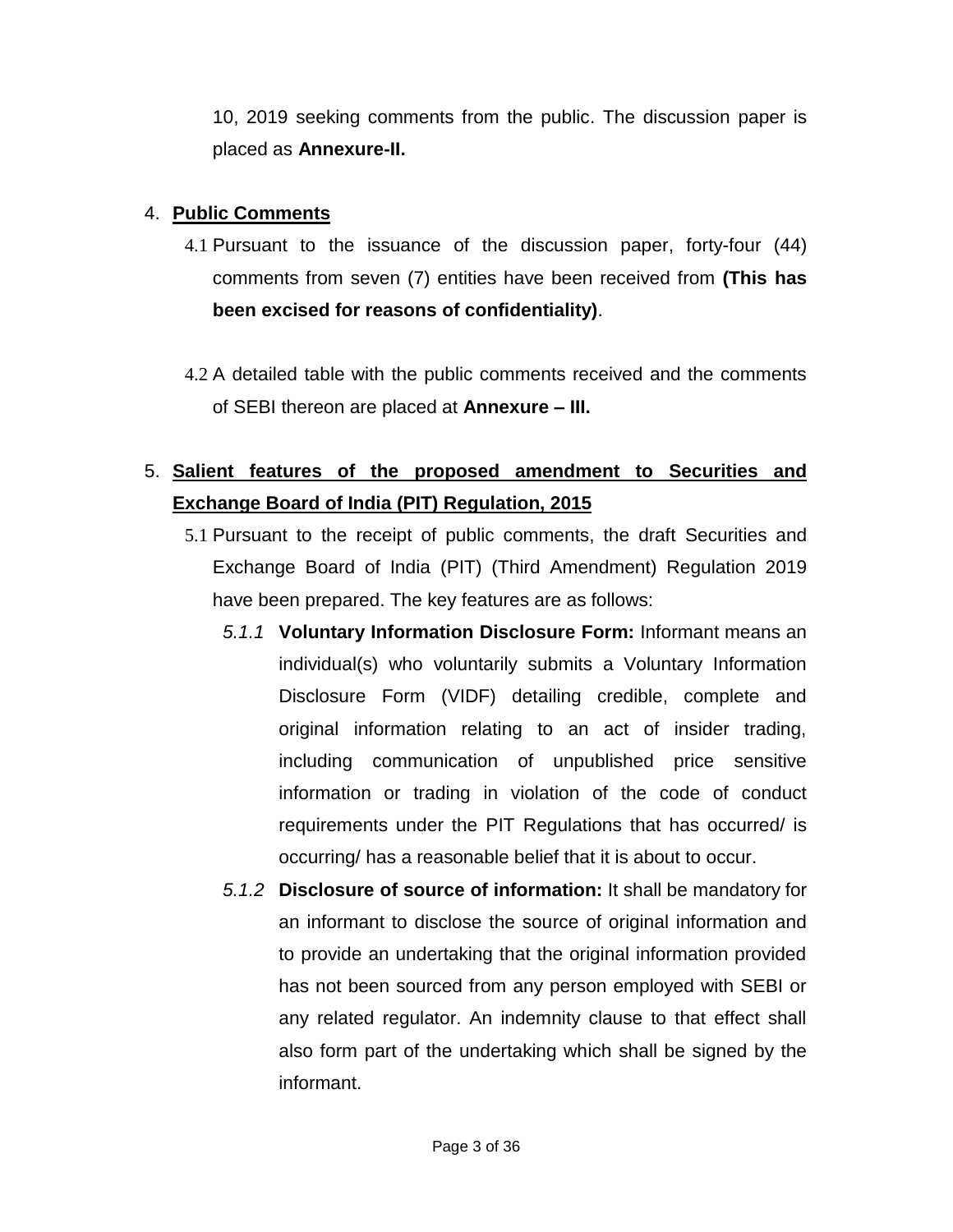- *5.1.3* **Office of Informant Protection** ('**OIP'**): An independent office separate from the investigation and inspection wings or any of the operational departments shall be established by the SEBI to device the policy relating to receipt and registration of the VIDF, processing the veracity and authenticity of the information contained therein, analysing the application of relevant regulations and eventually deciding upon the issue of grant of reward to the informant upon completion of enforcement action by the Board and recovery of amounts by way of disgorgement. The OIP would serve as a medium of exchange between the informant/legal representative and the Board.
- *5.1.4* **Manner of submission of information**: The informant would need to disclose his/her identity at the time of submission of the VIDF. In case the informant decides to submit any information anonymously, the VIDF shall be submitted through a representative who is a practising advocate. An informant who directly submits the VIDF may be required to appear in person before the Office of Informant Protection (OIP) at SEBI's Head Office in Mumbai for ascertainment of his/her identity and the veracity of the information so provided.
- *5.1.5* **Confidentiality of Informant**: The confidentiality regarding the identity of the informant and information provided shall be protected through the OIP and shall be maintained throughout as well as during any proceeding initiated by SEBI except where the evidence of the informant is required during such proceedings.
- *5.1.6* **Obligations of legal representative**: The legal representative shall be required to inter alia verify the identity and contact details of the informant and also ensure that the identity of the informant along with the original VIDF is kept confidential. The identity of the informant would be required to be revealed only if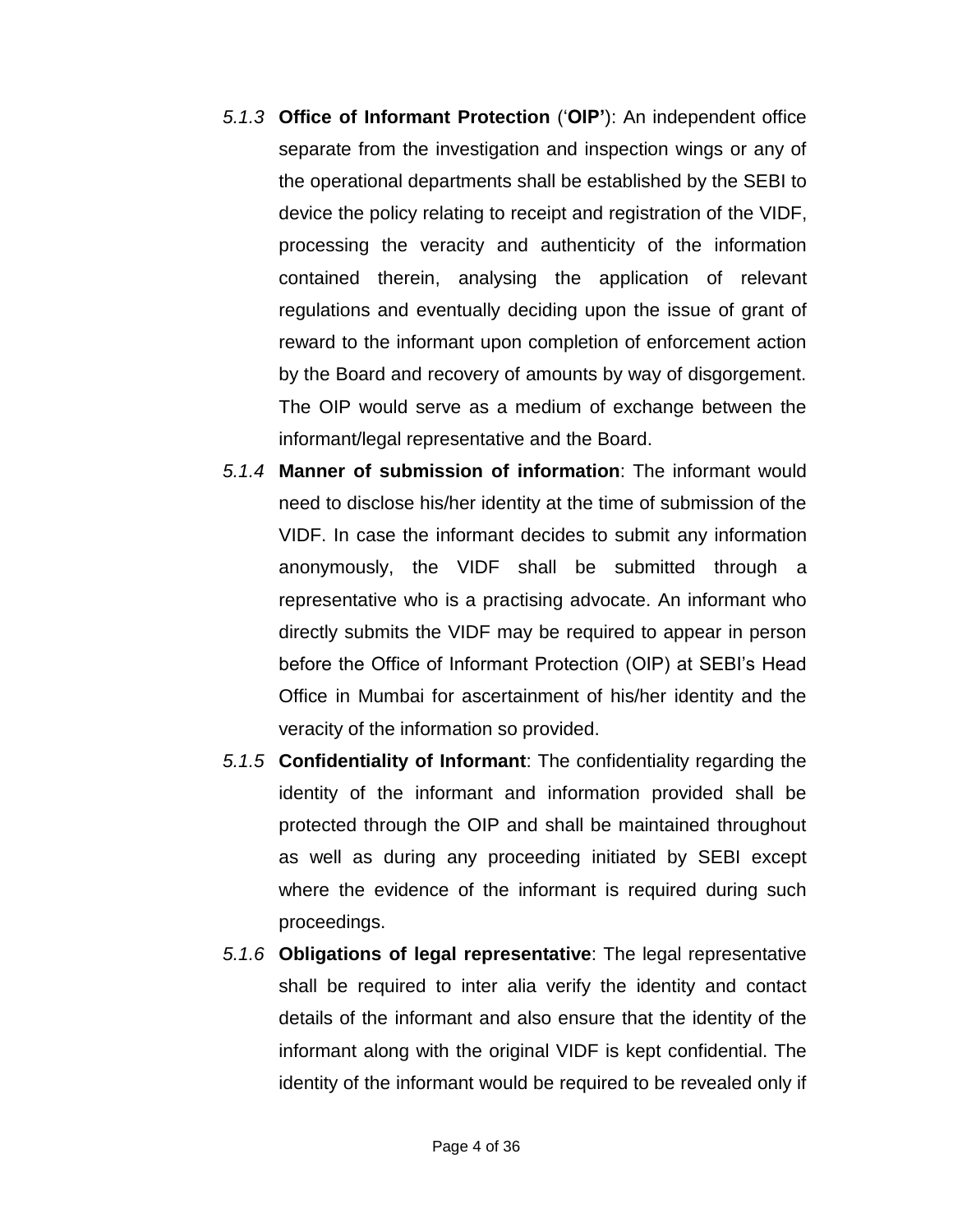SEBI makes a request for the original VIDF inter alia for the following reasons:

- *i.* When the informant has not complied with the given regulations/guidance;
- *ii.* When the nature of the information provided, requires the informant to be examined;
- *iii.* When it is required to be disclosed in connection with any court proceedings; or
- *iv.* When SEBI requires the said information for verification at the time of granting the gratuitous reward in favour of the informant.

Hence a non-waivable consent needs to be obtained by the legal representative from the informant as provided in the VIDF.

*5.1.7* **Processing of Information**: The original Information shall be processed by the OIP after establishing the materiality of the information. The OIP may transfer such information to the operational department only after excising any information which may reveal or may have the effect of revealing the identity of the Informant. The dealing departments in SEBI shall further process the original information for application or use by investigation department to recommend any suitable enforcement actions including issuance of administrative warnings, directions under the SEBI Act, 1992, imposition of penalty or prosecution on a case to case basis.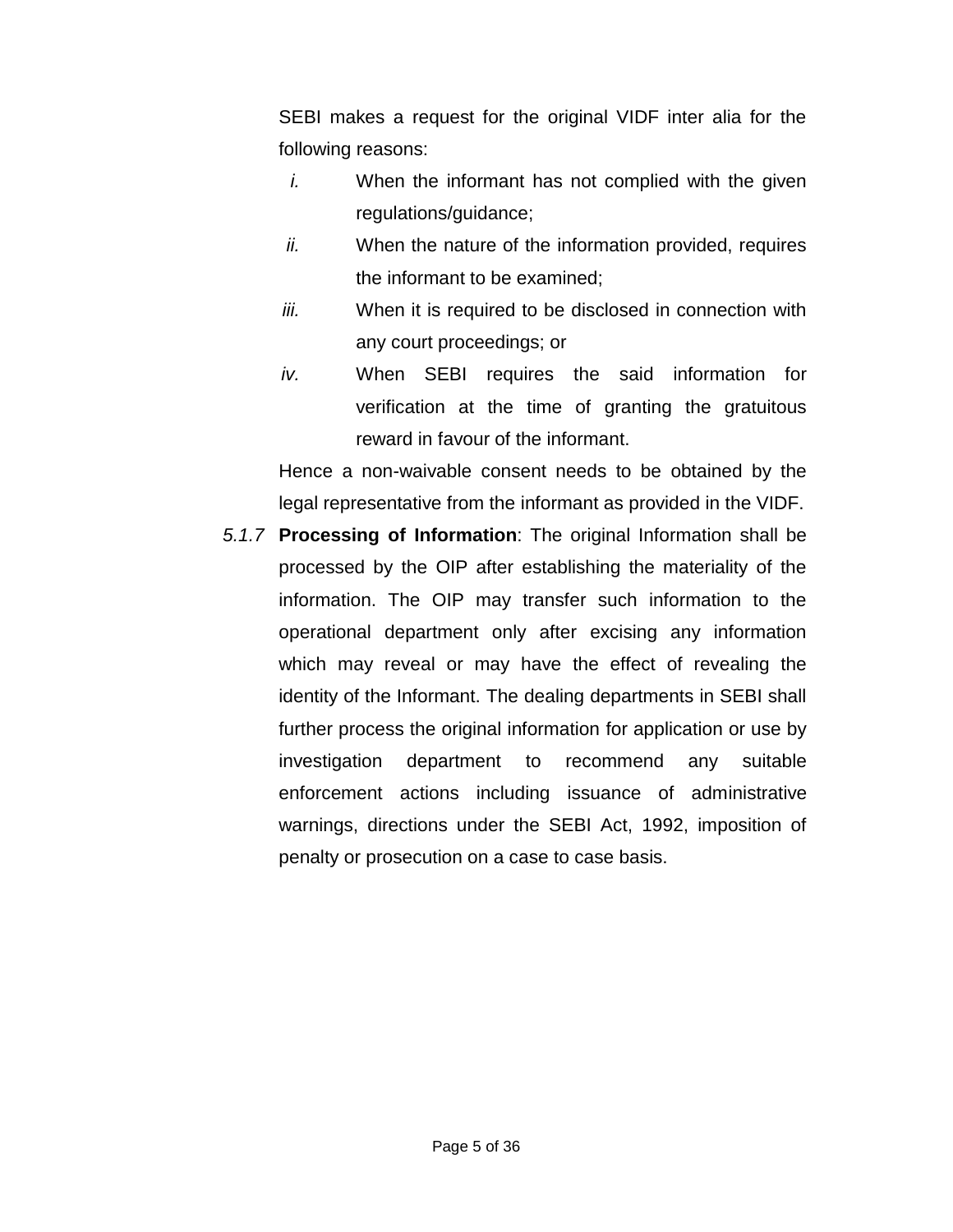- *5.1.8* **Reporting:** OIP shall submit a Report regarding its functioning and working of the informant mechanism on an annual basis to the Board, which shall also be released to the public.
- *5.1.9* **Hotline**: A hotline shall be maintained by the OIP to guide persons to file information as per the regulations but not to register any complaint or information. The hotline would thus serve as a process to facilitate submission of information by the informant.
- *5.1.10* **Grant of Reward**: The concept of reward has been considered under this amendment in the form of a gratuitous monetary amount in case the information is provided in compliance with the informant mechanism and monies are disgorged as a result of any action taken on the basis of true, credible, complete and original information, and leads to a disgorgement of at least Rupees one (1) crore.
- *5.1.11* **Quantum of Reward**: The total amount of monetary reward shall be 10 % of the monies collected but shall not exceed Rs one (1) crore or such higher amount as may be specified. An interim reward not exceeding Rs. 10 lacs may be given at the stage of issuance of the final order by the SEBI against the person directed to disgorge. The final reward, after adjusting the interim reward, shall be issued after collection or recovery of the monies disgorged equal atleast twice the final reward.
- *5.1.12* **Investor Protection and Education Fund ('IPEF'):** Since the proceeds of the disgorgement order are deposited in the IPEF, it shall also be the designated fund from which the reward is to be paid. This provides legal sanctity to the disbursal of rewards.
- *5.1.13* **Sharing of Information**: The original information may be shared with an appropriate agency or law enforcement authority within or outside India or a self- regulatory organisation, subject to the discretion of SEBI, keeping in view the objectives of the SEBI Act. Unless the circumstances necessitate otherwise, the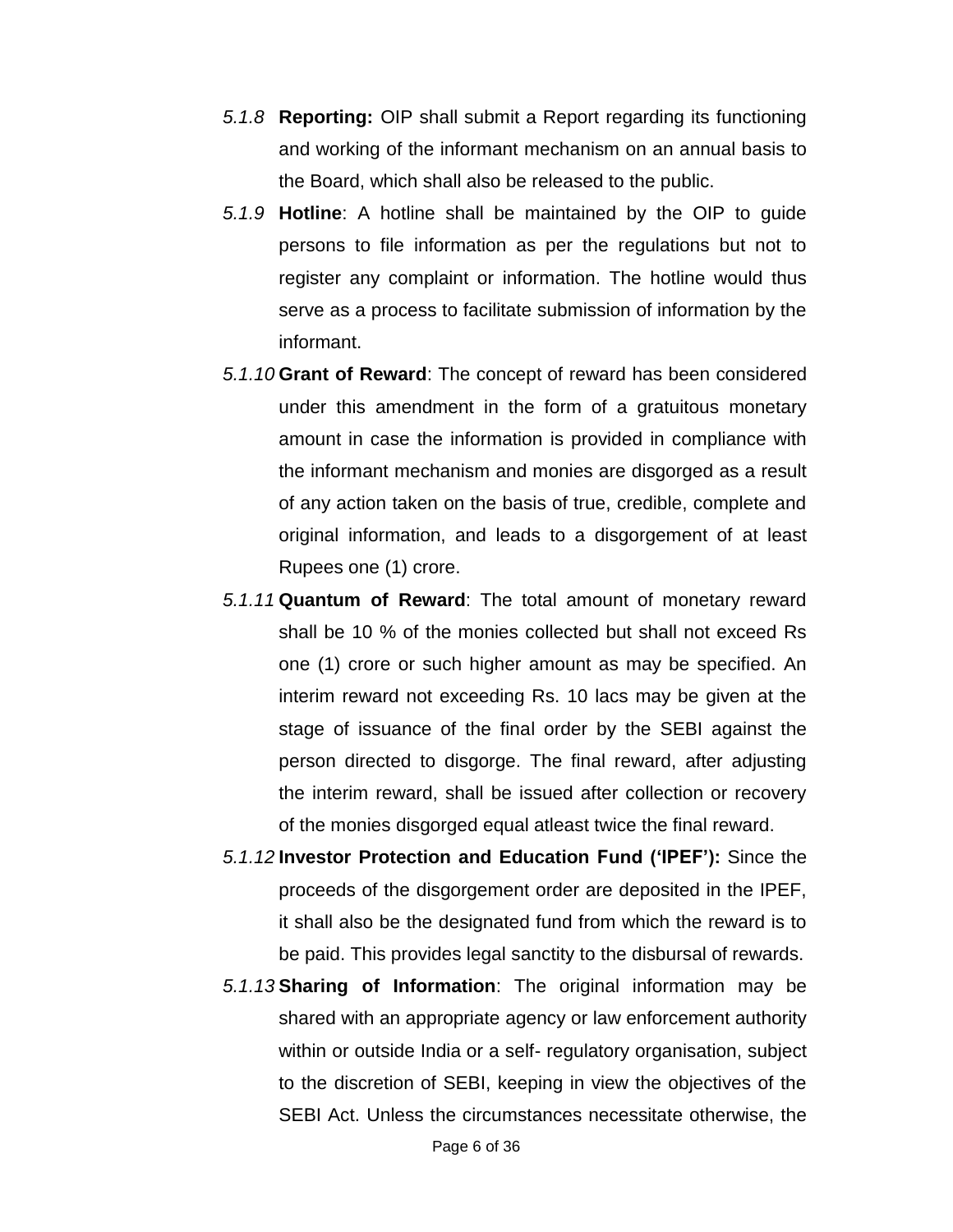confidentiality of the informant shall be maintained even while sharing this information.

- *5.1.14* **Exemption under RTI**: Information provided for the purpose of law enforcement is exempted from disclosure under section  $8(1)(g)$  and  $8(1)(h)$  of the Right to Information Act, 2005. Accordingly, the original information provided by the informant shall be exempted from disclosure.
- *5.1.15* **Protection against victimization**: Every person associated with the securities markets, including listed companies and intermediaries, dealing with UPSI, shall respectively incorporate in their Code of Conduct, suitable provisions to ensure that no employee who files a VIDF is discharged, terminated, demoted, suspended, threatened, harassed, or discriminated against, directly or indirectly for breaching the provisions of any terms and conditions of employment such as a confidentiality agreement, merely on account of filing such VIDF or assisting the OIP of SEBI. Any violation of the provisions of the Code of Conduct may result in the levy of penalties, issuance of an order of debarment or prosecution proceedings or any other appropriate action under the securities laws.
- *5.1.16* **Vexatious or frivolous complaints**: In case the OIP determines that the information submitted is frivolous or vexatious, SEBI may initiate appropriate action against the informant under the securities laws and any other applicable law.
- *5.1.17* **Amnesty:**
	- *i.* While bringing an action against an informant, SEBI may consider the cooperation rendered in determining any enforcement action or settlement application filed by him/her;
	- *ii.* In cases where proceedings have been initiated against the informant, SEBI may declare such a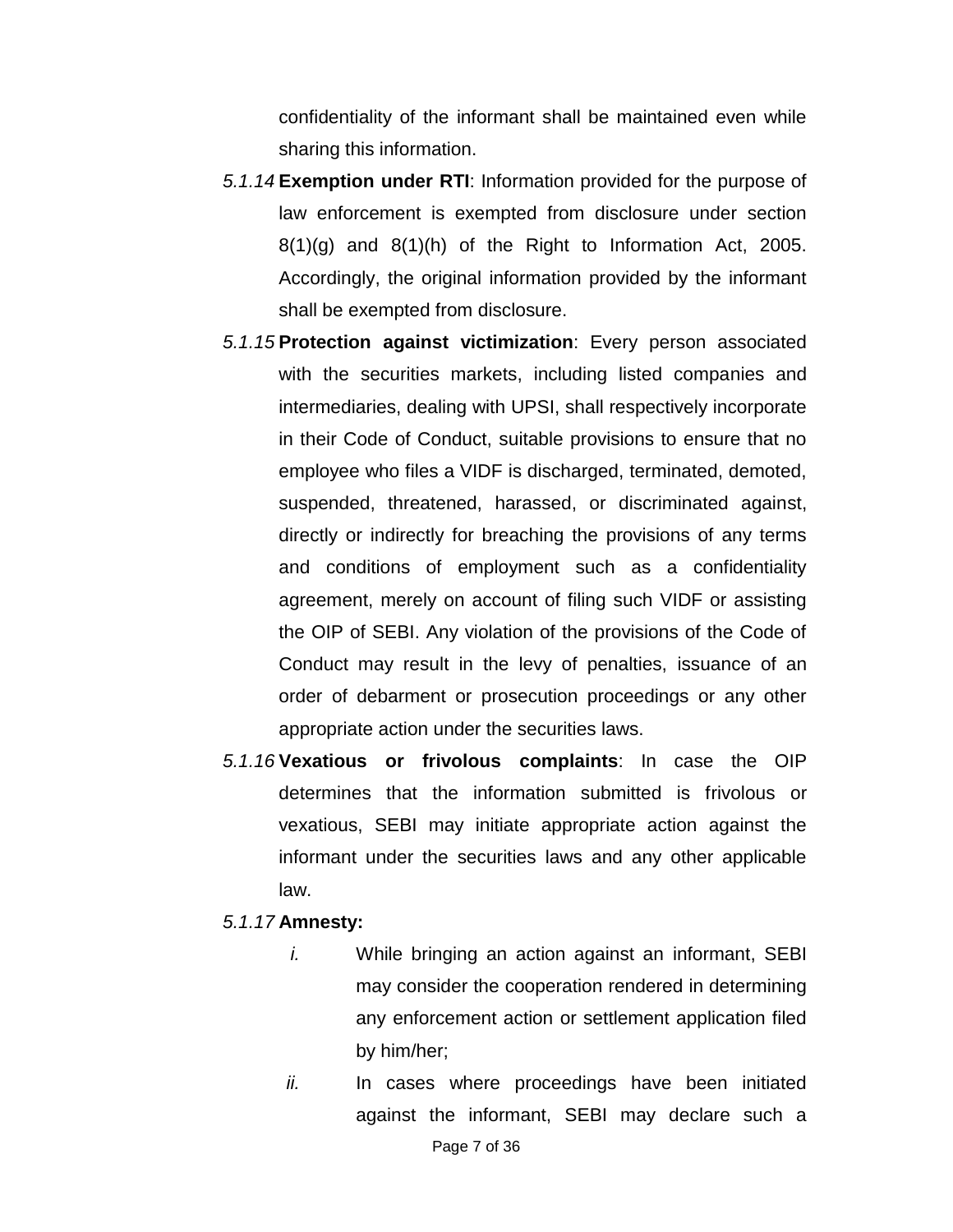person eligible for a reward after the informant has paid any monetary sanctions ordered against him/her or complied with the directions issued to him.

*iii.* An informant who is culpable but voluntarily cooperates and assists SEBI may be eligible for reward under this scheme and shall also be eligible for settlement with confidentiality in the proceedings that may be initiated against him. This shall however not prohibit initiation of action for any misconduct.

## 6. **Proposal for consideration and approval**

- 6.1 The Board is requested to-
	- *6.1.1* Consider and approve the proposed Securities and Exchange Board of India (Prohibition of Insider Trading) (Third Amendment) Regulations, 2019 (**Annexure-I)**; and
	- *6.1.2* authorise the Chairman to carry out any consequential, incidental and necessary modifications in the draft Regulations as he may deem appropriate and notify the same in the Gazette of India.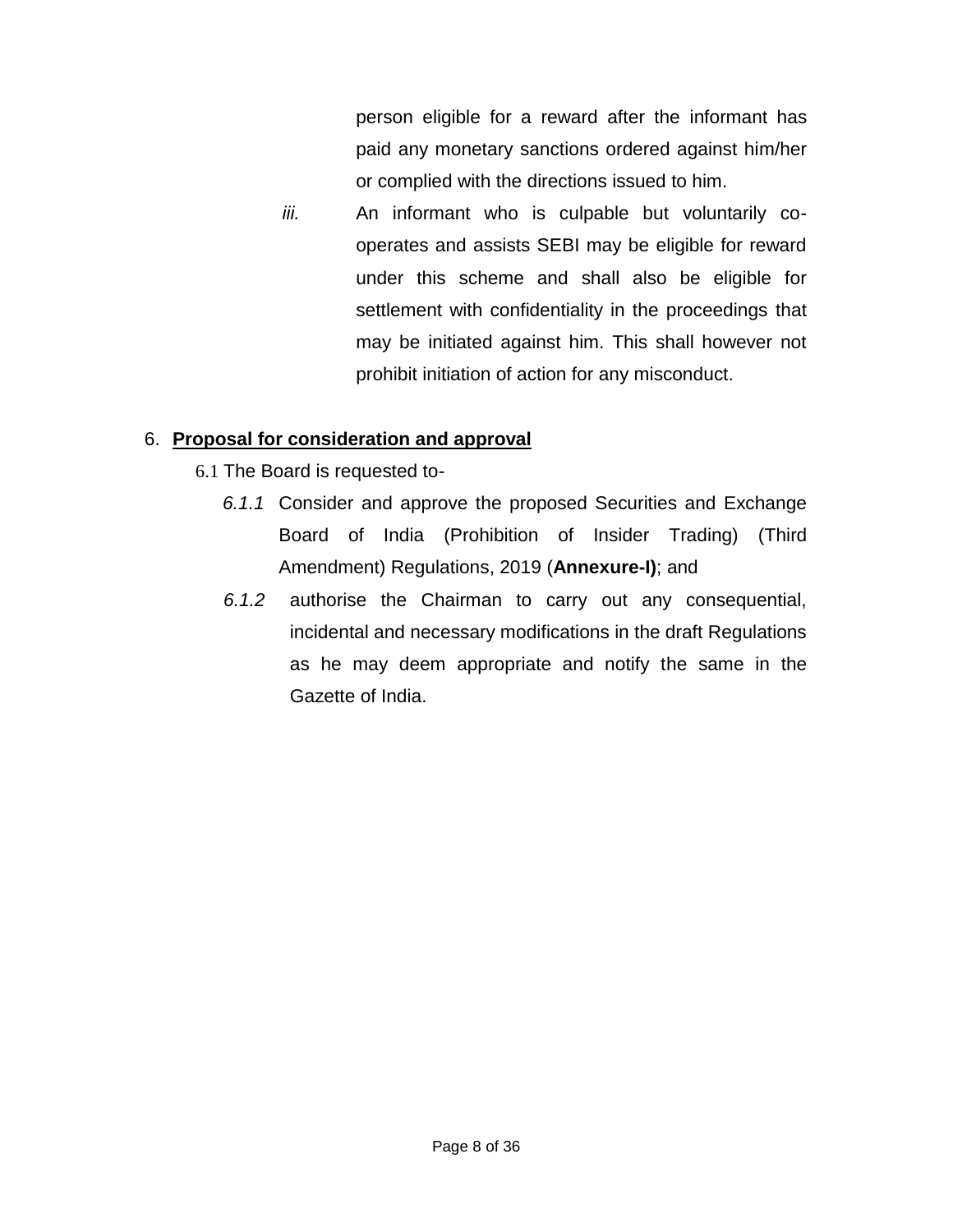## **Annexure-I**

**Draft Securities and Exchange Board of India (Prohibition of Insider Trading) (Third Amendment) Regulations, 2019**

## **Annexure-II**

**(Discussion Paper on amendment to the Securities and Exchange Board of India (Prohibition of Insider Trading) Regulations, 2015 to provision for an informant mechanism)**

## **Annexure-III**

**(Public Comments on the Discussion Paper and SEBI's Observations)**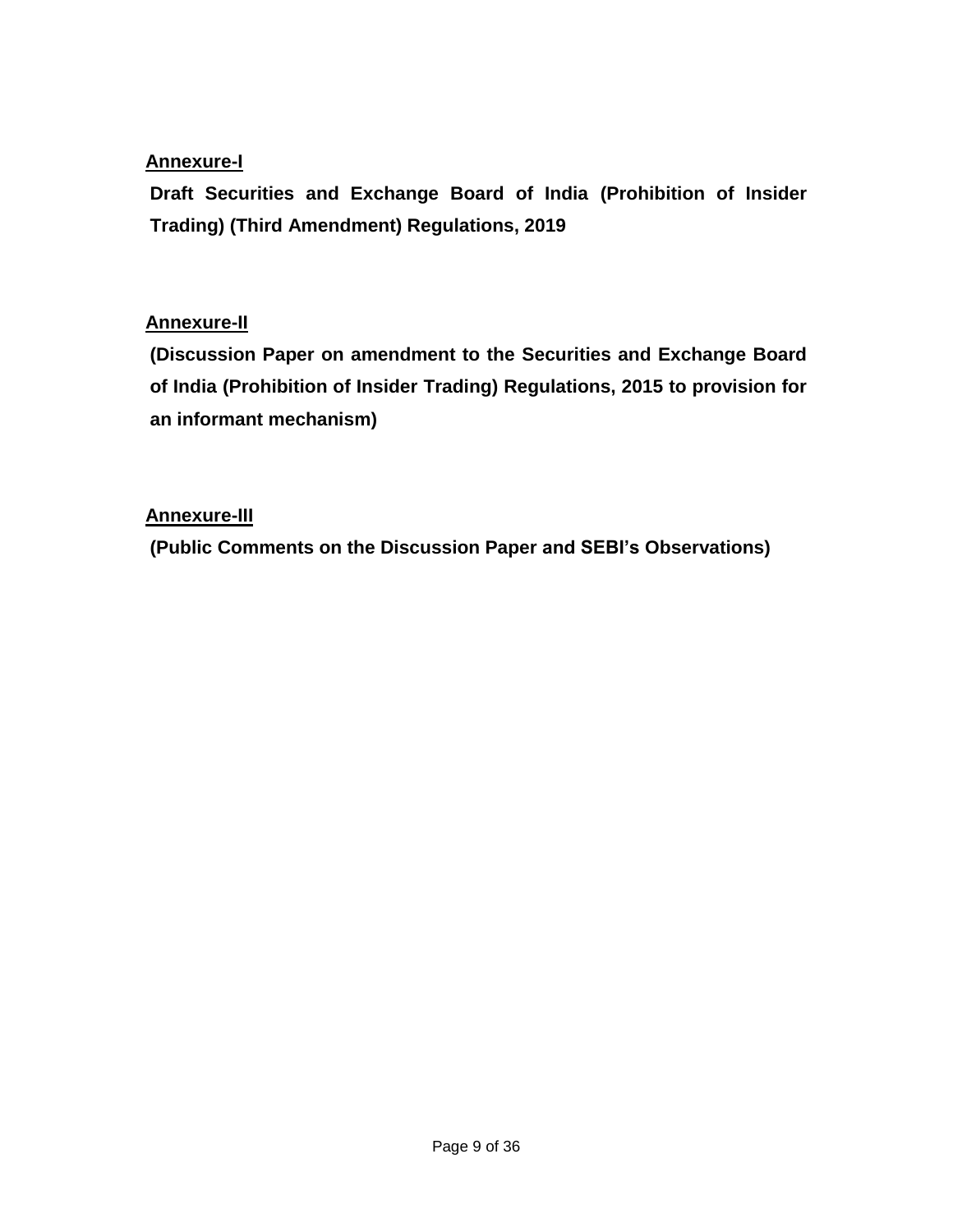### **ANNEXURE – I**

# **THE GAZETTE OF INDIA EXTRAORDINARY PART – III – SECTION 4 PUBLISHED BY AUTHORITY NEW DELHI, 7019 SECURITIES AND EXCHANGE BOARD OF INDIA NOTIFICATION Mumbai, the , 2019**

**SECURITIES AND EXCHANGE BOARD OF INDIA (PROHIBITION OF INSIDER TRADING) (THIRD AMENDMENT)** 

## **REGULATIONS, 2019**

**No.** — In exercise of the powers conferred under Section 30 read with clause (g) of sub-section (2) of Section 11 and clauses (d) and (e) of Section 12A of the Securities and Exchange Board of India Act, 1992 (15 of 1992), the Board hereby makes the following regulations to amend the Securities and Exchange Board of India (Prohibition of Insider Trading) Regulations, 2015, namely: –

- 1. These regulations may be called the Securities and Exchange Board of India (Prohibition of Insider Trading) (Third Amendment) Regulations, 2019**.**
- 2. They shall come into force on the  $100<sup>th</sup>$  day from the date of their publication in the Official Gazette.
- 3. In the Securities and Exchange Board of India (Prohibition of Insider Trading) Regulations, 2015, –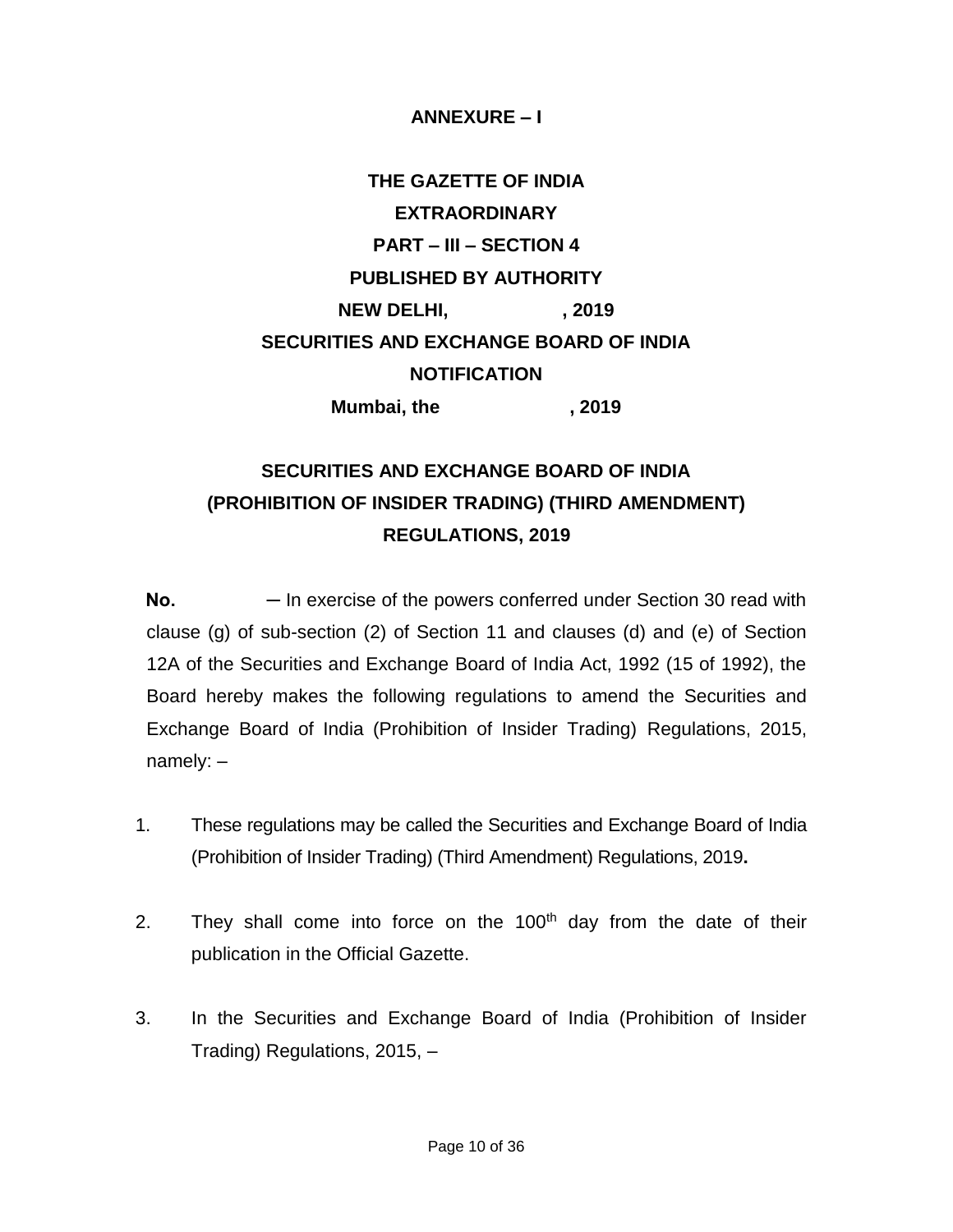(I) after Chapter III and before Chapter IV, the following Chapter shall be inserted, namely, -

#### "**Chapter IIIA**

#### **Definitions.**

**7A**. (1) In this Chapter, unless the context otherwise requires:-

- (a) 'Investor Protection and Education Fund' means the Investor Protection and Education Fund created by the Board under section 11 of the Act;
- (b) 'Informant' means an individual(s), who voluntarily submits to the Board an Voluntary Information Disclosure Form relating to an alleged violation of insider trading laws that has occurred, is occurring or has a reasonable belief that it is about to occur, in a manner provided under these regulations, regardless of whether such individual(s) satisfies the requirements, procedures and conditions to qualify for a reward;
- (c) 'Informant Incentive Committee' means the High Powered Advisory Committee constituted by the Board in the manner as may be specified under regulation 11 of the Securities and Exchange Board of India (Settlement Proceedings) Regulations, 2018.
- (d) 'insider trading laws' means the following provisions of securities laws,
	- i. Section 15G of the Act;
	- ii. regulation 3 of these regulations;
	- iii. regulation 4 of these regulations;
	- iv. regulation 5 of these regulations; and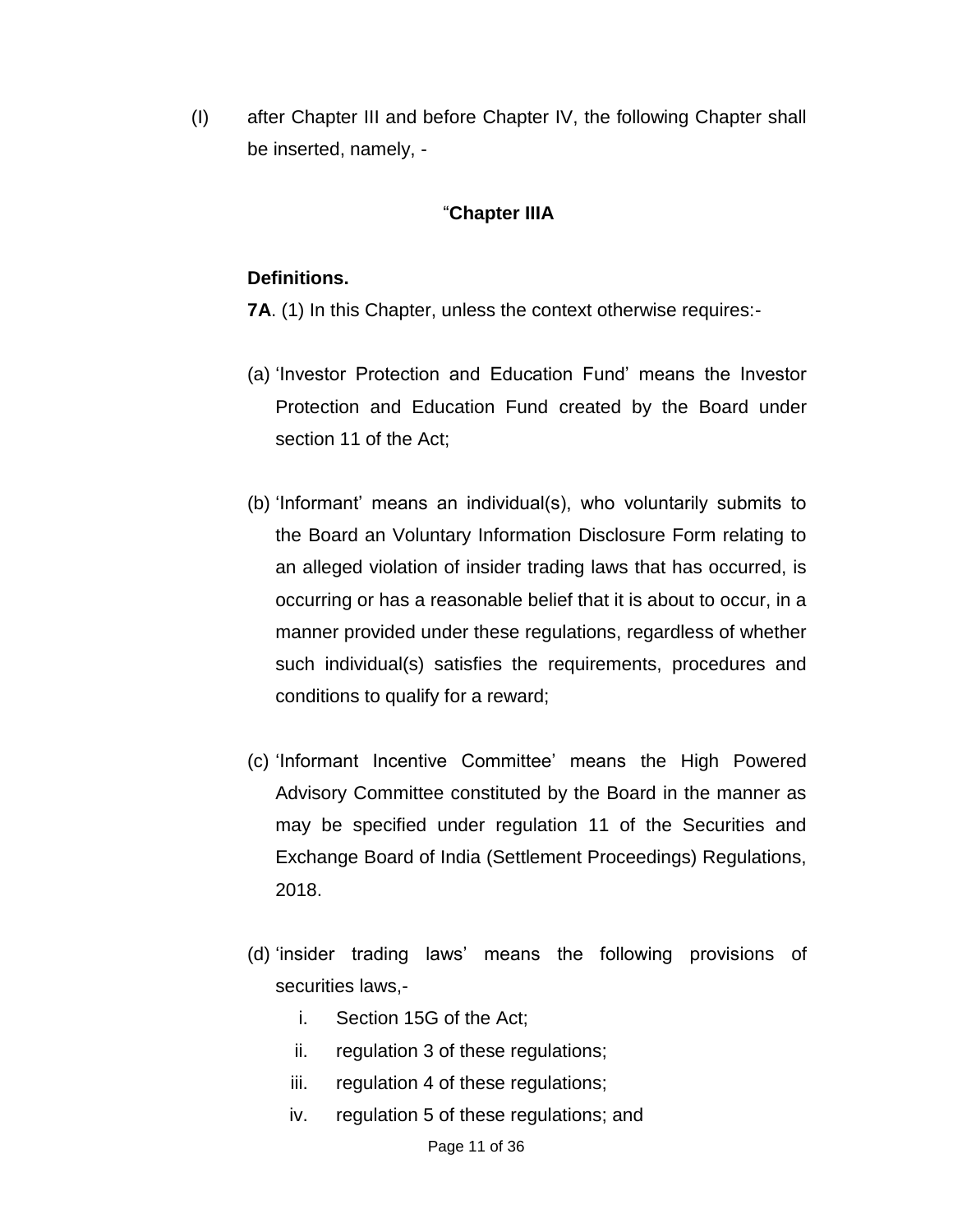- v. Trading or communication of unpublished price sensitive information in violation of regulation 9 or regulation 9A of these regulations.
- (e) 'irrelevant, vexatious and frivolous information' includes, reporting of information which in the opinion of the Board, -
	- (i) Does not constitute a violation of insider trading laws; or
	- (ii) Is rendered solely for the purposes of malicious prosecution; or
	- (iii) Is rendered intentionally in an effort to waste the time and resource of the Board.
- (f) 'Legal Representative' means a duly authorised individual who is admitted to the practice of law in India;
- (g) 'Monetary Sanctions' shall mean any non-monetary settlement terms or any direction of the Board, in the nature of disgorgement under securities laws aggregating to at least Rupees one crore arising from the same operative facts contained in the original information.
- (h) 'Original Information' means any relevant information submitted in accordance with these regulations pertaining to any violation of insider trading laws that is:-
- (i) derived from the independent knowledge and analysis of the Informant;
- (ii) not known to the Board from any other source, unless the Informant is the original source of the information;
- (iii) is sufficiently specific, credible and timely to commence an examination or inquiry or audit, assist in an ongoing examination or investigation or inquiry or audit, open or reopen an investigation or inquiry or inquire into a different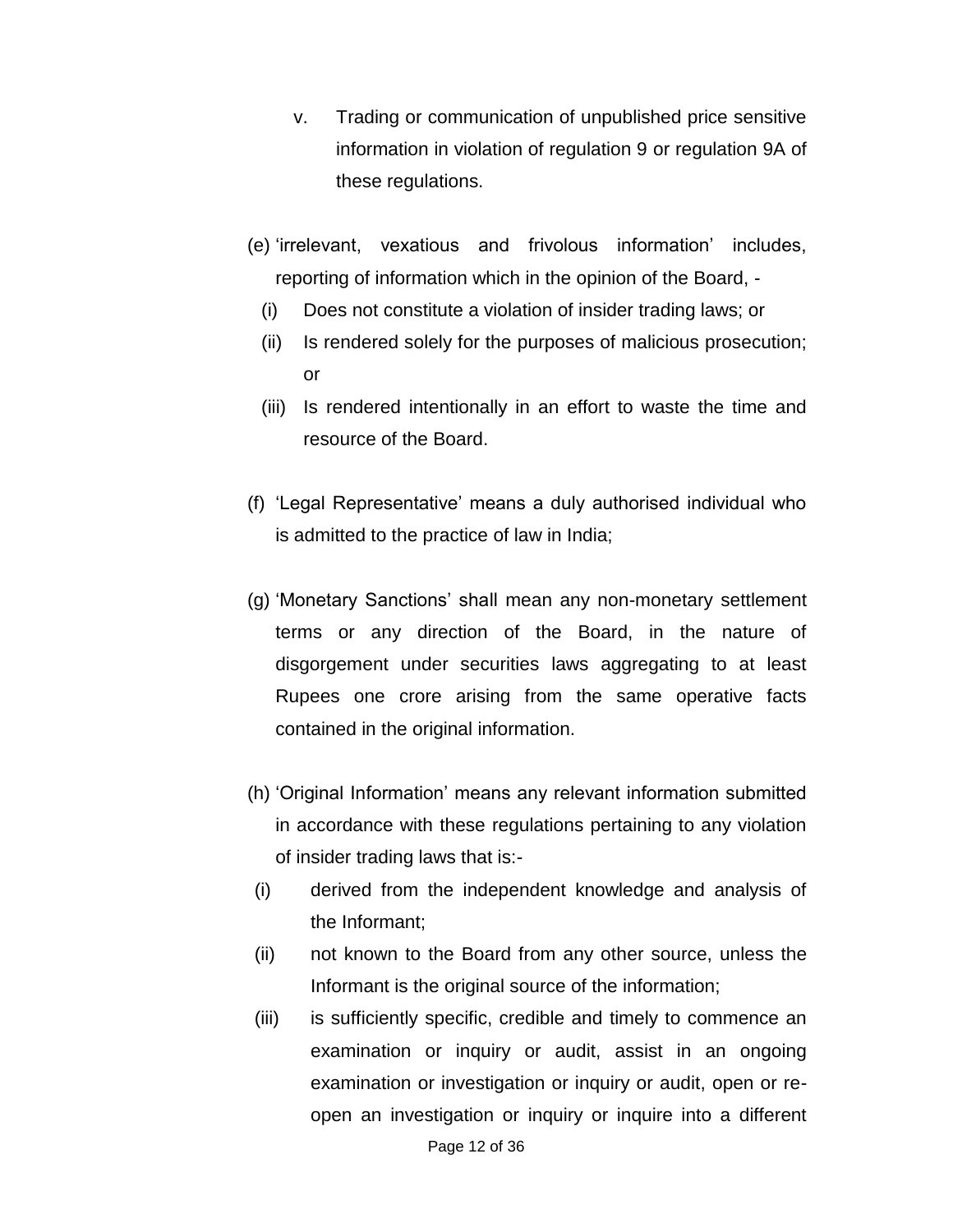conduct as part of an ongoing examination or investigation or inquiry or audit directed by the Board;

- (iv) not exclusively derived from an allegation made in a judicial or administrative hearing, in a Governmental report, hearing, audit, or investigation, or from the news media, unless the Informant is the original source of the information; and
- (v) not irrelevant or frivolous or vexatious. *Explanation. –*Information which does not in the opinion of the Board add to the information already possessed by the Board is not original information.
- (i) 'own analysis' means the examination and evaluation of the relevant information by the Informant that may be publicly available, but which reveals analysis that is not known to SEBI. Provided that such analysis is not derived from professional or confidential communication protected under the Indian Evidence Act, 1872 (1 of 1872);
- (j) 'own knowledge' means relevant information in the possession of the Informant not derived from publicly available sources Provided that such knowledge is not derived from professional or confidential communications protected under the Indian Evidence Act, 1872 (1 of 1872);
- (k) 'Reward' means any gratuitous monetary amount for which an Informant is declared eligible as per the provisions of these regulations;
- (l) 'securities laws' means the Act, the Securities Contract (Regulations) Act, 1956 (42 of 1956), the Depositories Act, 1996 (22 of 1996), the relevant provisions of any other law to the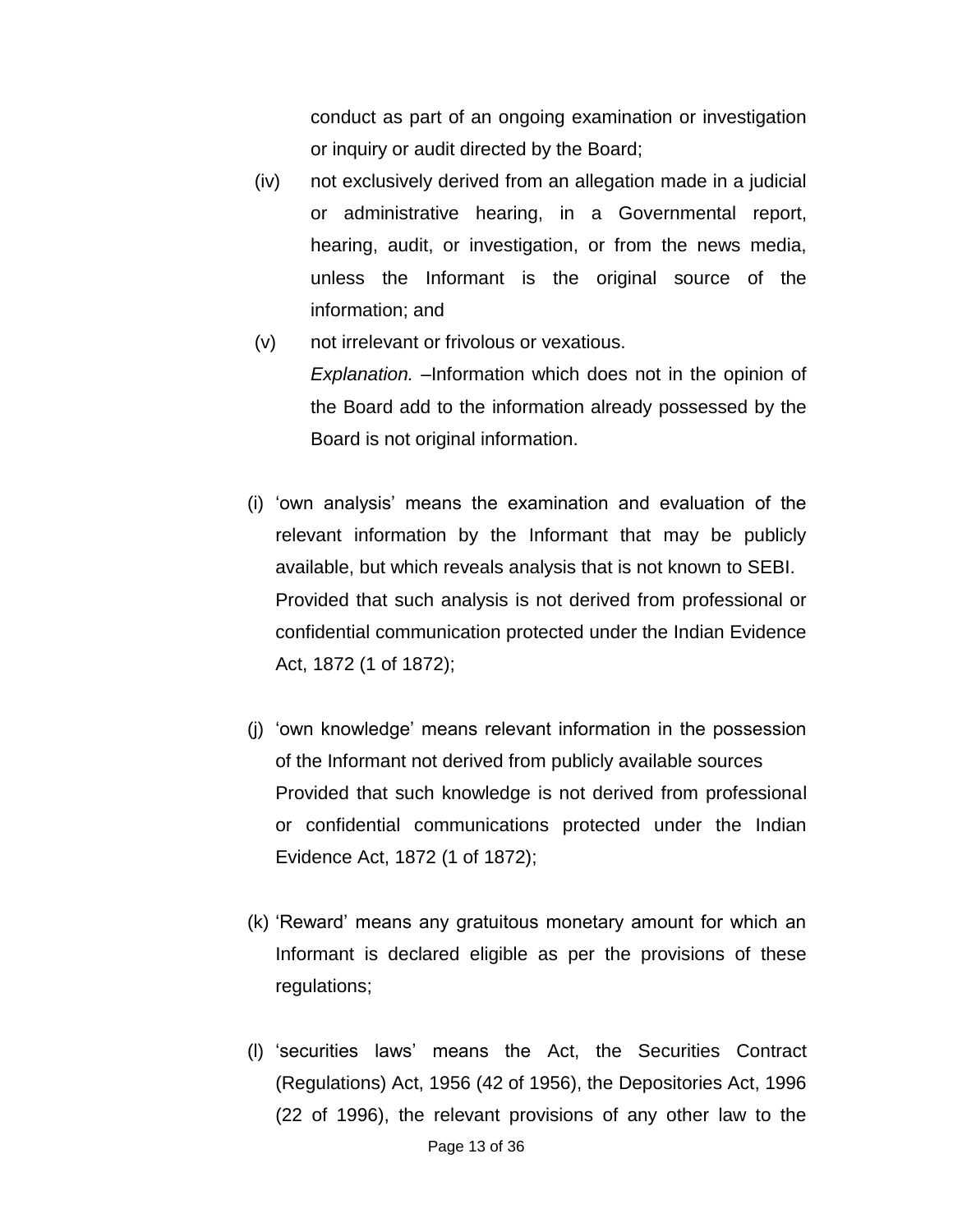extent it is administered by the Board and the relevant rules and regulations made thereunder;

(m)'voluntarily providing information' means providing the Board with information before receiving any request, inquiry, or demand from the Board, any other Central or State authorities or other statutory authority about a matter, to which the information is relevant;

(2) Words and expressions used but not defined in these regulations but defined in securities laws, shall have the same meanings respectively assigned to them in those laws or any statutory modification or re-enactment thereto.

#### **Submission of Original Information to the Board**

**7B**. (1) An Informant shall submit Original Information by furnishing the Voluntary Information Disclosure Form to the Office of Informant Protection of the Board in the format and manner set out in Schedule D. The Voluntary Information Disclosure Form may be submitted through informant's legal representative:

Provided that where the Informant does not submit the Voluntary Information Disclosure Form through a legal representative, the Board may require such Informant to appear in person to ascertain his/her identity and the veracity of the information so provided.

*Explanation*. – Where any information pertaining to any violation of the Securities Laws is received in a manner not in accordance with the manner provided under these regulations, the Board may require such information to be filed with it in accordance with these regulations or reject the same.

- (2) The legal representative shall,-
- i. Verify the identity and contact details of the Informant;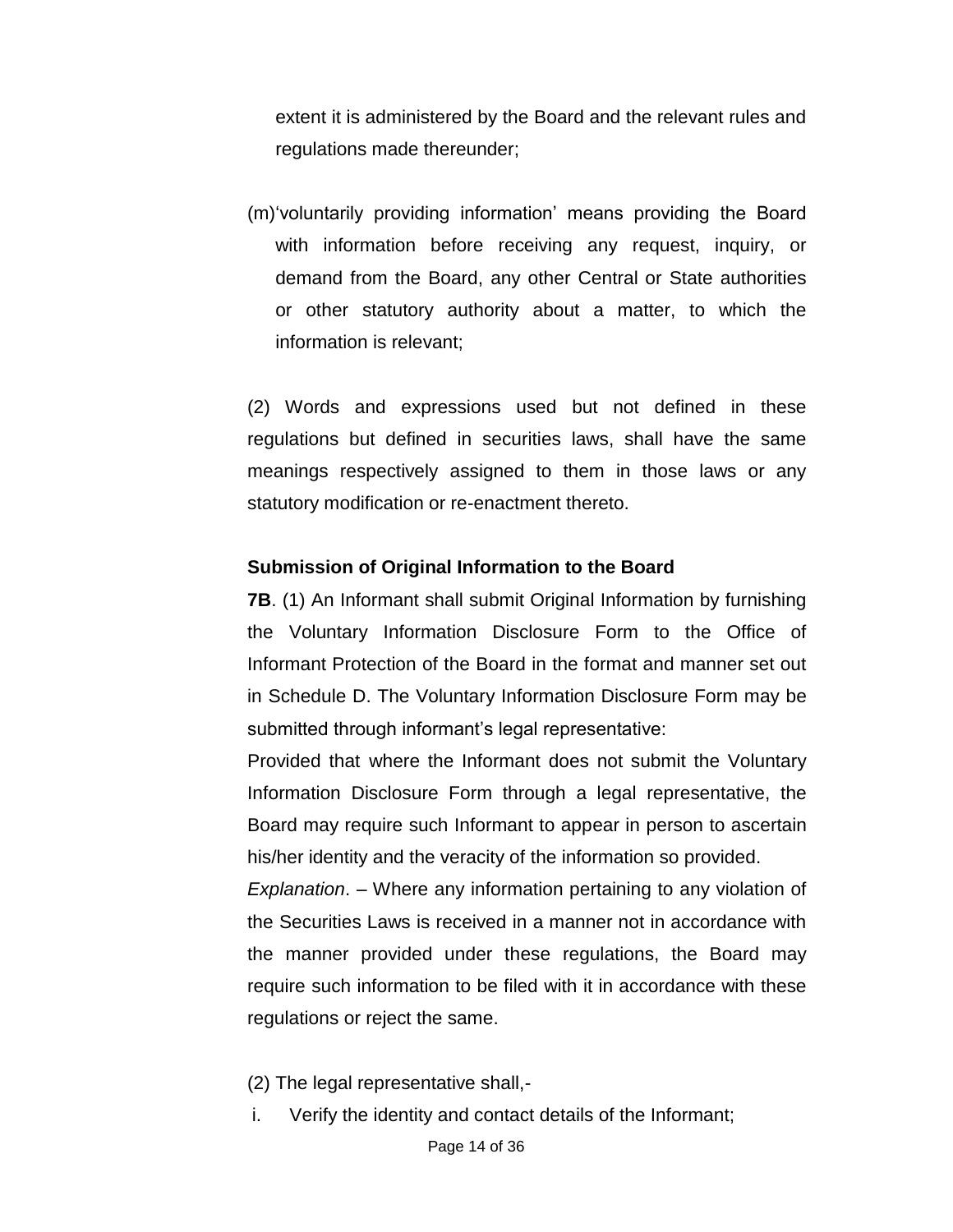- ii. Unless otherwise required by the Board, maintain confidentiality of the identity and existence of the Informant, including the original Voluntary Information Disclosure Form;
- iii. Undertake and certify that he/she,-
	- (a) Has reviewed the completed and signed Voluntary Information Disclosure Form for completeness and accuracy and undertaken that the information contained therein is true, correct and complete to the best of his/her knowledge;
	- (b) Has obtained a irrevocable consent from the Informant to provide to the Board with original Voluntary Information Disclosure Form whenever required by the Board; and
	- (c) Agrees to be legally obligated to provide the original Voluntary Information Disclosure Form within seven (7) calendar days of receiving such requests from the Board.
- iv. Submits to the Board, the copy of the Voluntary Information Disclosure Form in the manner provided in Schedule A of these regulations along with a signed certificate as required under clause (iii) of this sub-regulation (2).

(3) An Informant shall while submitting the Voluntary Information Disclosure Form shall expunge such information from the content of the information which could reasonably be expected to reveal his or her identity and in case where such information cannot be expunged, the Informant may identify such part of information or any document that the Informant believes could reasonably be expected to reveal his or her identity.

## **Receipt of Original Information by the Board**

**7C**. (1) The Board may designate a division to function as the independent Office of Informant Protection.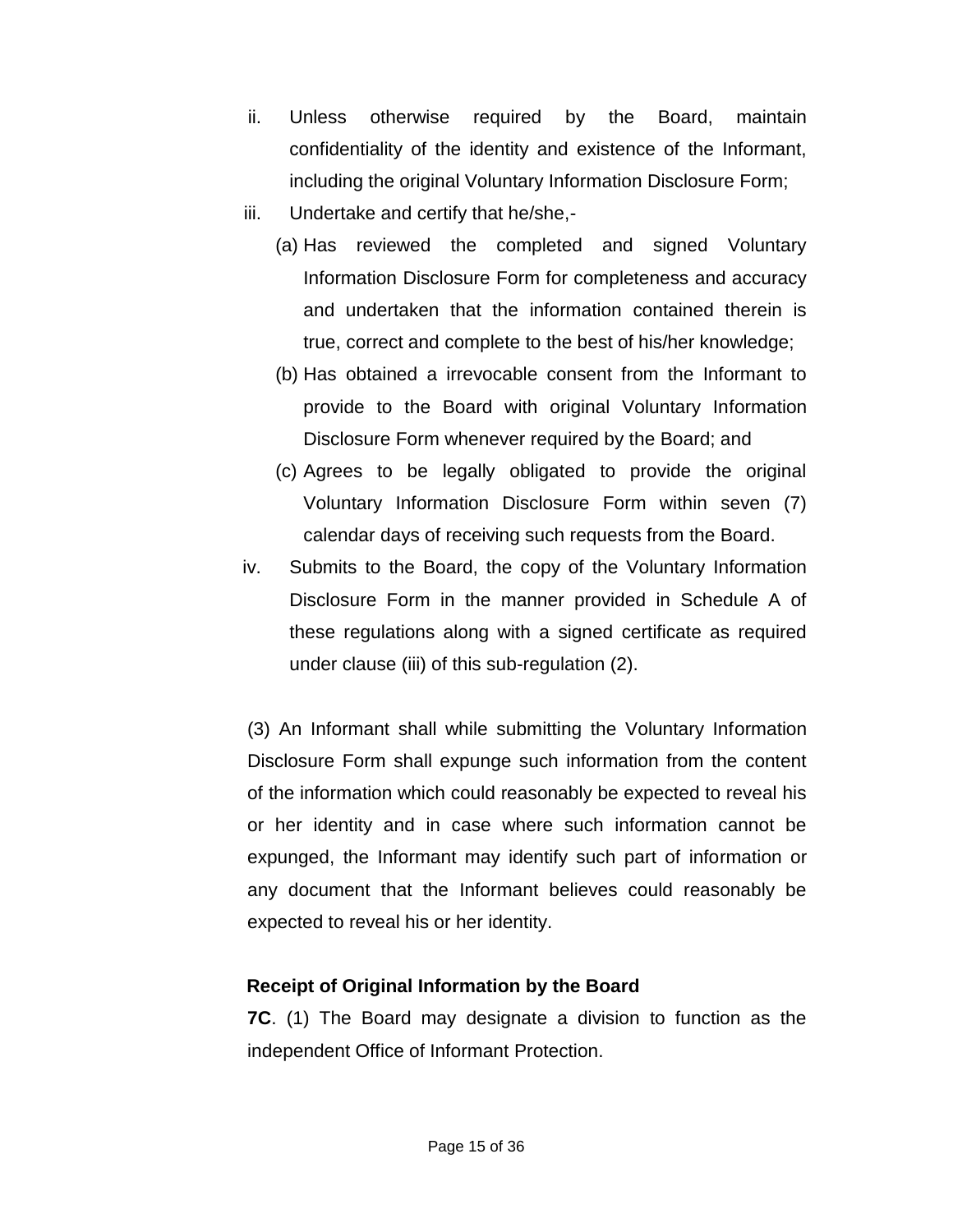(2) The Office of Informant Protection shall perform such functions as may be specified by the Board, including,-

- i. Receiving and registering the Voluntary Information Disclosure Form;
- ii. Making all necessary communications between the Board and the Informant;
- iii. Maintaining a hotline for the benefit of potential Informant;
- iv. Maintaining confidentiality of the legal representative of the Informant and act as an interface between the Informant and the officers of the Board;
- v. Interacting with the Informant Incentive Committee;
- vi. Issuing press releases and rewards relating to Informant; and
- vii. Submitting an annual report to the Board relating to the functioning of the Office of Informant Protection.

(3) On receipt of the Voluntary Information Disclosure Form, the Office of Informant Protection shall communicate the substance of the information along with the evidence submitted by the informant to the relevant department or division of the Board for examination and initiation of necessary action, if any.

(4) The Board shall not be required to send any intimation or acknowledgement to the Informant or any other person, of the examination or action initiated by the Board, if any, pursuant to receipt of the Voluntary Information Disclosure Form or information received under these regulations, including rejection thereof.

#### **Informant Reward.**

**7D**. (1) Upon collection or substantial recovery of the monetary sanctions amounting to at least twice the Reward, the Board may at its sole discretion, declare an Informant eligible for Reward and advice the Informant or his or her legal representative to file an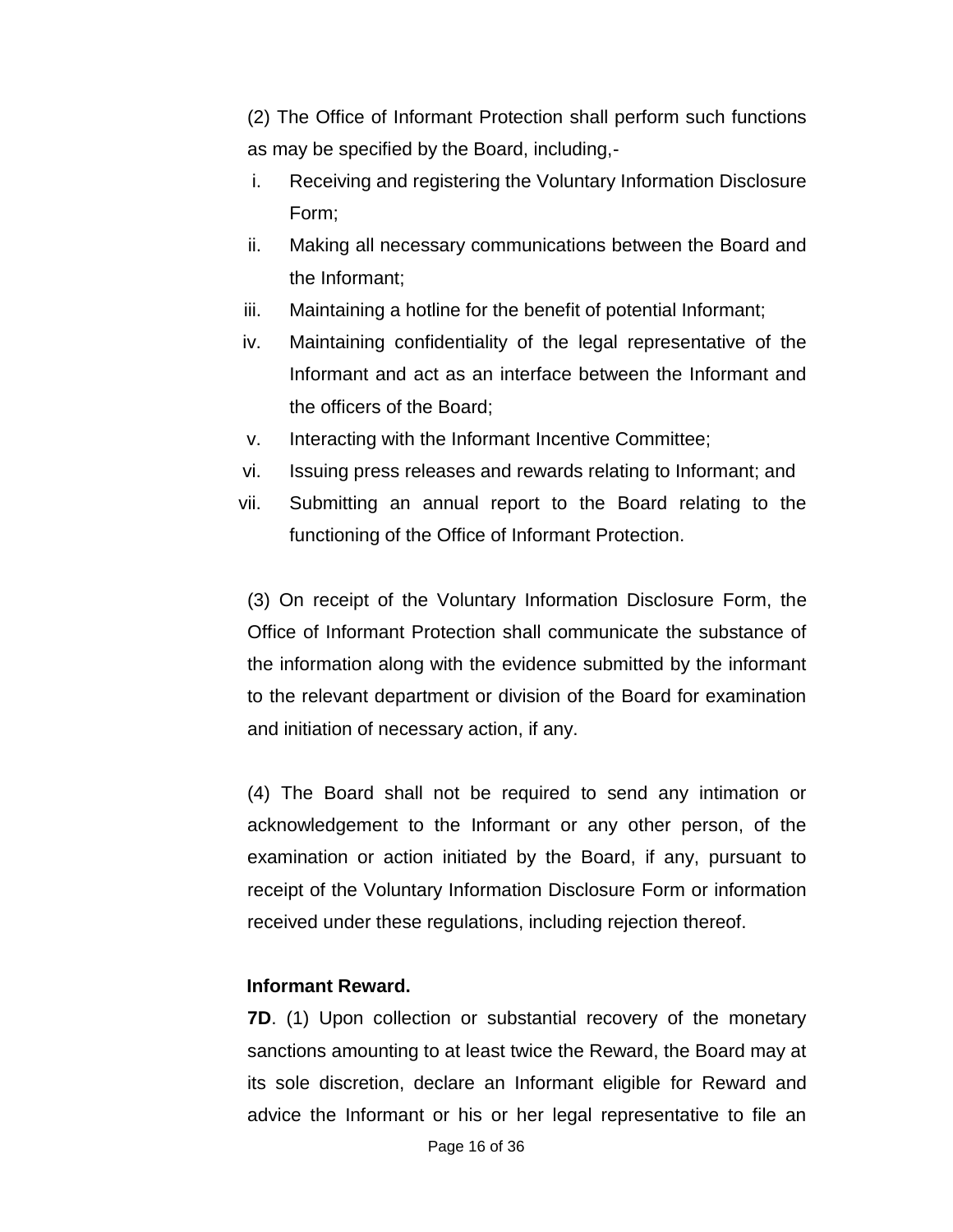application in the format provided in Schedule-E for claiming such Reward:

Provided that the amount of Reward shall be ten percent of the monetary sanctions collected or recovered and shall not exceed Rupees One crore or such higher amount as the Board may specify from time to time:

Provided further that the Board may if deemed fit, out of the total Reward payable, grant an interim reward not exceeding Rupees Ten lacs or such higher amount as the Board may specify from time to time, on the issue of final order by the Board against the person directed to disgorge.

(2) In case of more than one Informant jointly providing the Original Information, the Reward, as specified in the intimation under subregulation (1), shall be divided equally amongst the total number of Informants.

(3) The Reward under these regulations shall be paid from the Investor Protection and Education Fund.

#### **Determination of amount of Reward.**

**7E**. (1) The amount of the Reward, if payable, shall be determined by the Board.

(2) While determining the amount of Reward under sub-regulation (1), the Board may specify the factors that may be taken into consideration by the Informant Incentive Committee.

(3) An Informant may be eligible for a Reward whether or not he reported the matter to internal legal and compliance procedures of his organization and irrespective of such organization's compliance officer subsequently providing the same Information to the Board.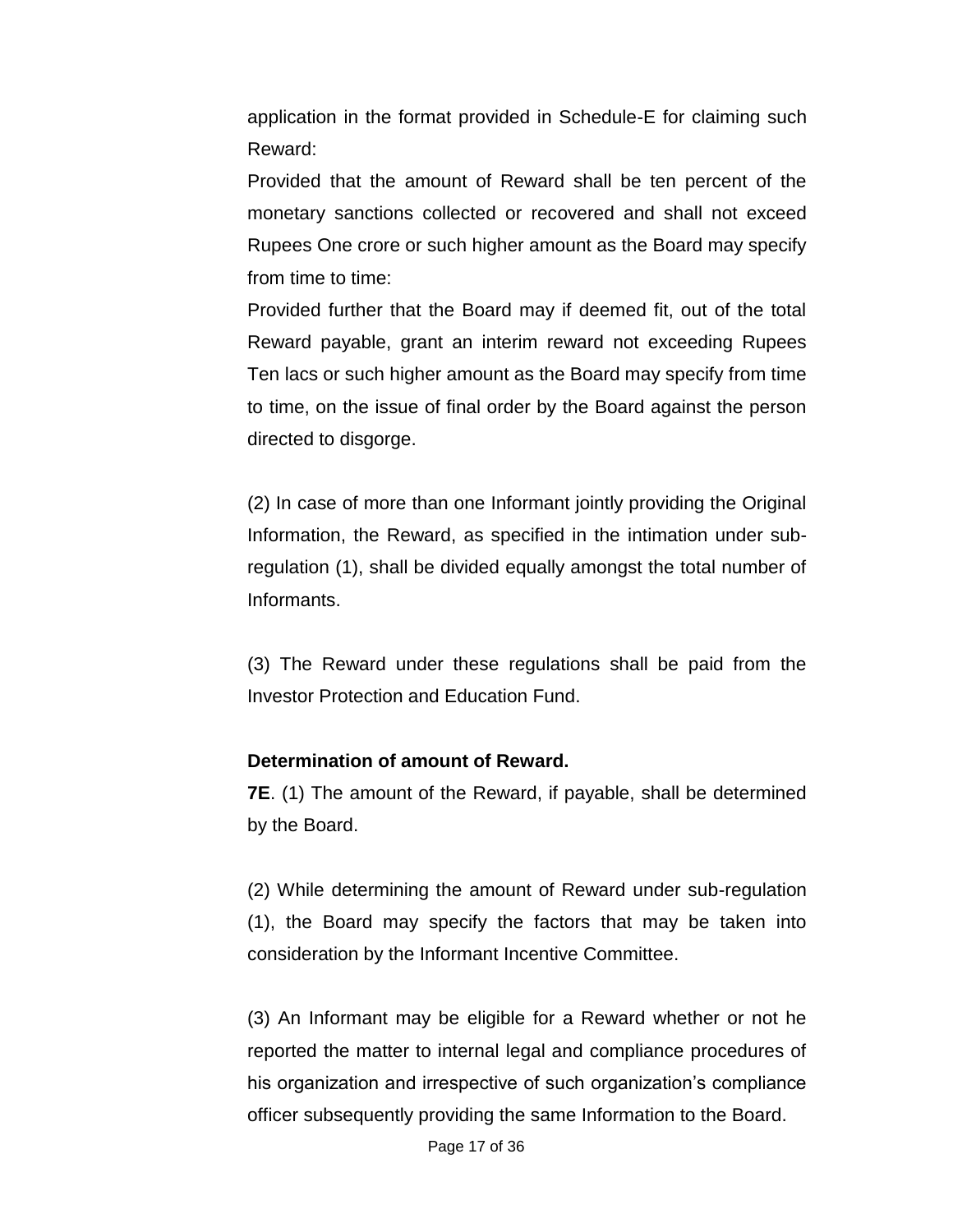#### **Application for Reward.**

**7F**. (1) Informants who are considered tentatively eligible for a Reward, shall submit the Informant Reward Claim Form set out in Schedule E to the Board within the period specified in the intimation sent by the Board.

(2) Prior to the payment of a Reward, an Informant shall directly or through his or her legal representative, disclose his or her identity and provide such other information as the Board may require.

#### **Rejection of claim for Reward.**

**7G**. No Reward shall be made to an Informant:-

- (1) who does not submit original information;
- (2) who is, or was at the time the Informant acquired the Original Information, through or as a member, officer, or an employee of:-
	- (i) any regulatory agency constituted by or under any law in India or outside India, including the Board;
	- (ii) any self-regulatory organization;
	- (iii) the surveillance or investigation wings of any recognised stock exchange or clearing corporation; or
	- (iv) any law enforcement organization including the police or any central or state revenue authorities.
- (3) against whom the Board may initiate or has initiated criminal proceedings under securities laws;
- (4) who wilfully refused to cooperate with the Board during its course of investigation, inquiry, audit, examination or other proceedings under securities laws;
- (5) who:
	- (i) knowingly makes any false, fictitious, or fraudulent statement or representation; or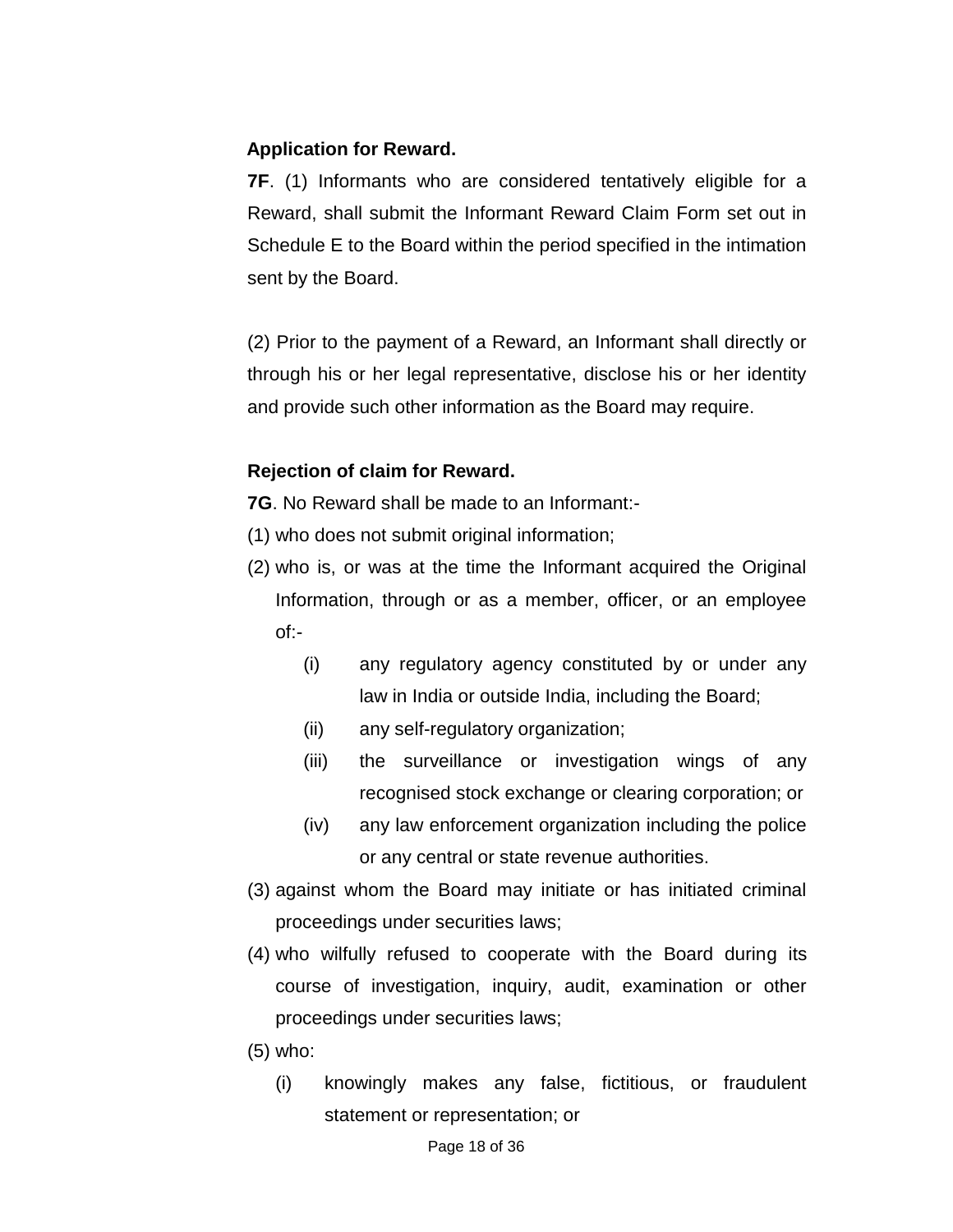- (ii) uses any false writing or document knowing that the writing or document contains any false, fictitious, or fraudulent statement or entry; or
- (iii) fails to furnish the complete information available with him or accessible by him in relation to the alleged violation.
- (6) who is obligated, under any law or otherwise, to report such Original Information to the Board, including a compliance officer under securities laws.

Provided that the Board may if deemed fit, at its sole discretion, exempt a person from any of these disqualifications.

## **Informant confidentiality.**

**7H**. (1) Any information including Original Information may, at the discretion of the Board, be made available:

- (a) when it is required to be disclosed in connection with any legal proceedings in furtherance of the Board's legal position;
- (b) as permitted by these regulations; or
- (c) as may be otherwise required or permitted by law.

(2) Original Information may, at the discretion of the Board, be made available to -

- (i) any regulatory agency constituted by or under any law in India or outside India;
- (ii) any self-regulatory organization;
- (iii) the surveillance or investigation wings of any recognised stock exchange or clearing corporation; or
- (iv) any law enforcement organization including the police or any central or state revenue authorities; or
- (v) a public prosecutor in connection with any criminal proceedings.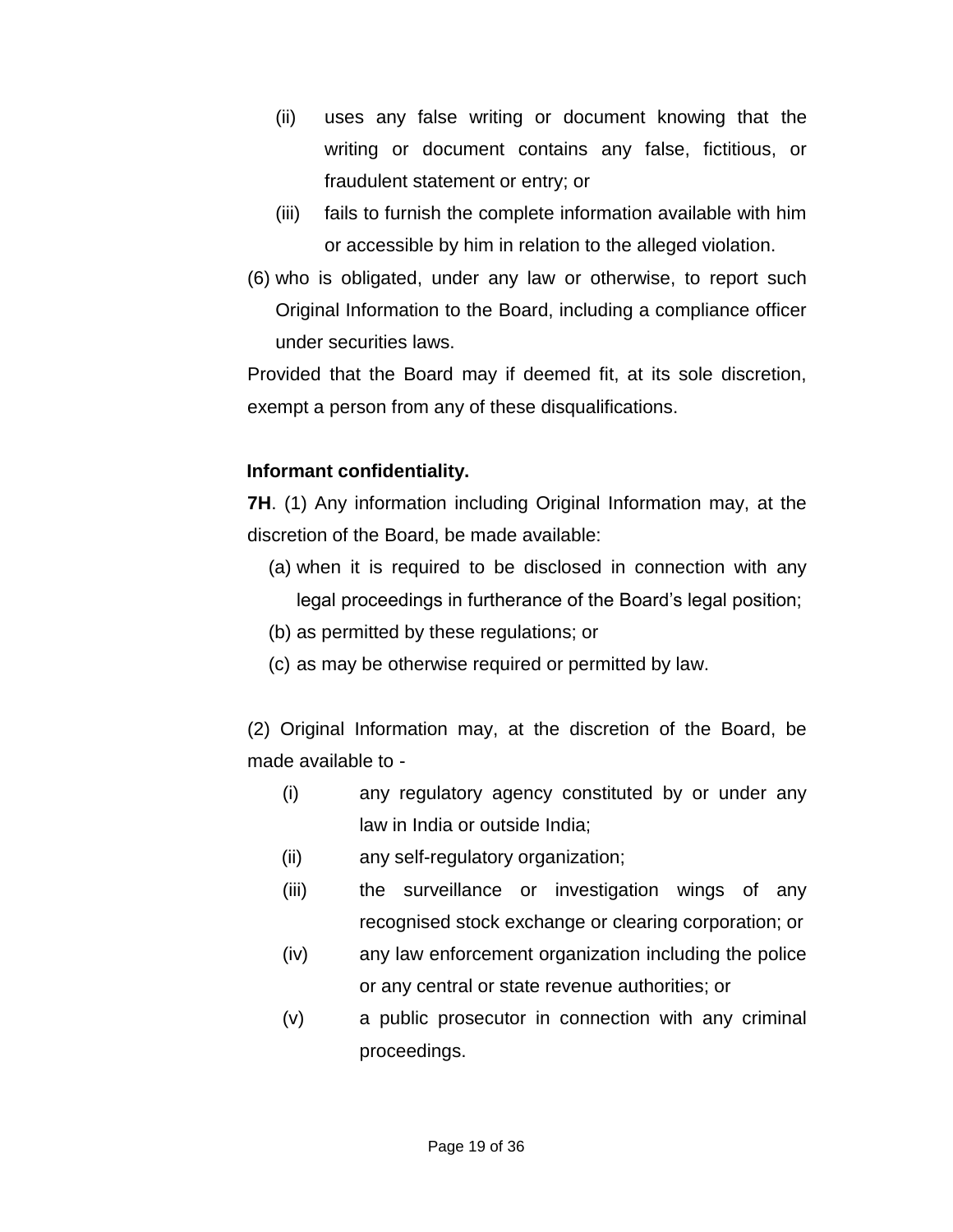Provided that sharing of information shall be in accordance with such assurances of confidentiality as the Board determines appropriate.

*Explanation* - Nothing in these regulations is intended to limit, or shall be construed to limit, the ability of the public prosecutor to share such evidence with potential witnesses or accused in connection with any criminal proceedings.

(3) The Original Information and identity provided by an Informant shall be held in confidence and exempted from disclosure under clauses (g) and (h) of sub-section (1) of section 8 of the Right to Information Act, 2005 (No. 22 of 2005).

(4) Subject to the law of evidence for the time being in force, nothing in these regulations shall prejudice the right of the Board to use or to rely on information received otherwise.

(5) No person shall have the right to compel disclosure of the identity, existence of an Informant or the information provided by an Informant, except to the extent relied upon in any proceeding initiated against such person by the Board.

*Explanation 1*. – The confidentiality in respect of the identity and existence of the Informant shall be maintained throughout the process of investigation, inquiry and examination as well as during any proceedings before the Board and save where the evidence of the Informant is required during such proceedings, advance notice of such evidence may be provided to the noticee not exceeding seven (7) working days from the date of the scheduled hearing for evidence.

*Explanation 2*. – In proceedings before any authority other than the Board, the Board may request maintenance of confidentiality of the identity and existence of an Informant in such proceeding.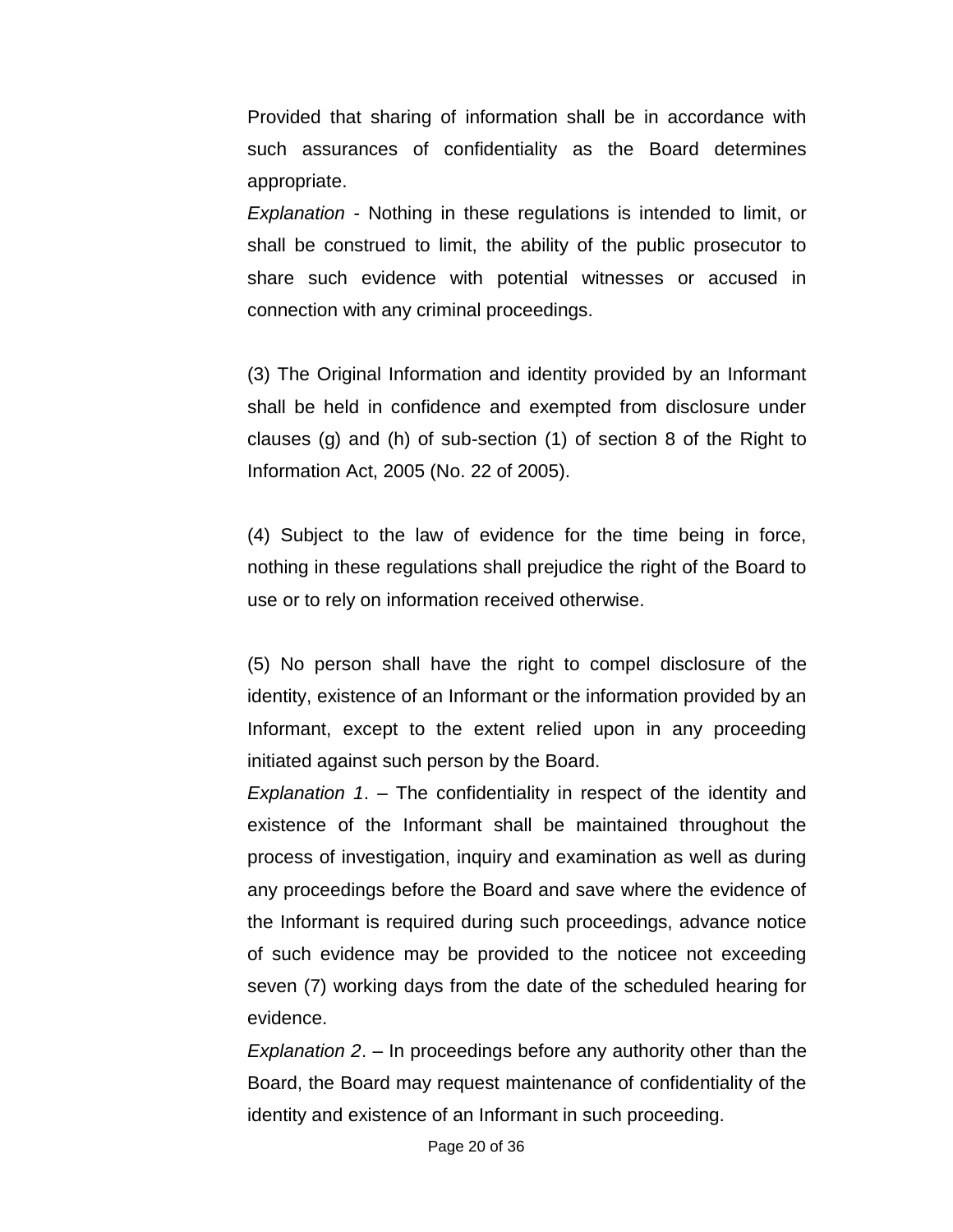#### **Protection against retaliation and victimisation**

**7I**. (1) Every person required to have a Code of Conduct under these regulations shall ensure that such a Code of Conduct provides for suitable protection against any discharge, termination, demotion, suspension, threats, harassment, directly or indirectly or discrimination against any employee who files a Voluntary Information Disclosure Form, irrespective of whether the information is considered or rejected by the Board or he or she is eligible for a Reward under these regulations, by reason of any lawful act done by such person for:

- (i) filing a Voluntary Information Disclosure Form under these regulations;
- (ii) initiating, testifying in, participating in, or otherwise assisting or aiding the Board in any investigation, inquiry, audit, examination or proceeding instituted or about to be instituted for an alleged violation of insider trading laws or in any manner for the successful enforcement of any of the measure of the Board; or
- (iii) breaching provisions of any terms and conditions of employment or engagement, including a confidentiality agreement entered solely to prevent any employees from cooperating with the Board in any manner.

*Explanation* 1. - For the purpose of this Chapter, "employee" means any individual who during employment may become privy to information relating to violation of insider trading laws and files a Voluntary Information Disclosure Form under these regulations and is a director, partner, regular or contractual employee, but does not include an advocate.

*Explanation* 2. - Nothing in this regulation shall require the employee to establish that,-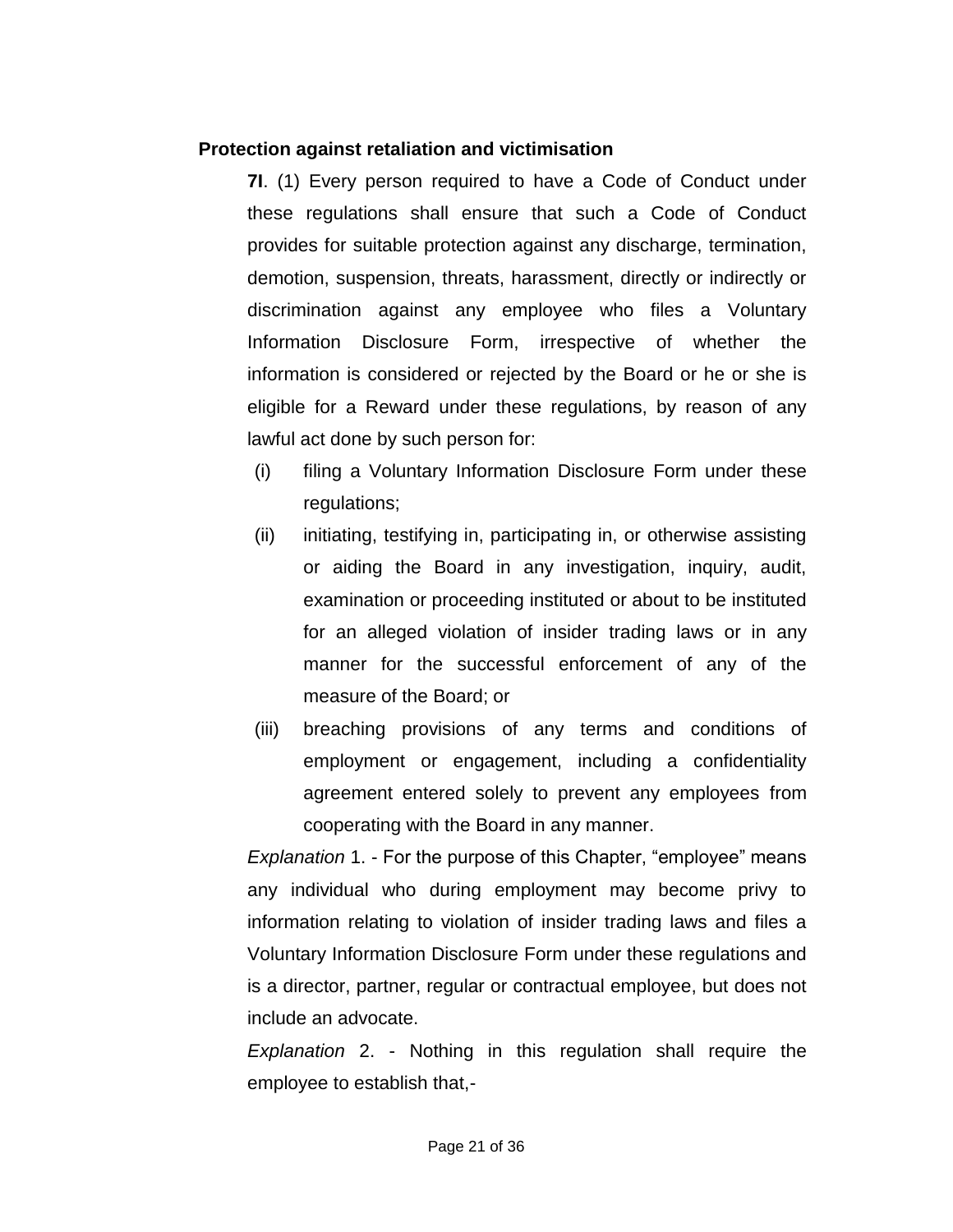(i) the Board has successfully taken up any enforcement action in furtherance of information provided by such person; or

(ii) the information provided fulfils the criteria of being considered as an Original Information under these regulations.

(2) Nothing in these regulations shall prohibit any Informant who believes that he or she has been subject to retaliation or victimisation by his or her employer, from approaching the competent court or tribunal for appropriate relief.

(3) Notwithstanding anything contained in sub-regulation (2), any employer who violates this Chapter may be liable for penalty, debarment, suspension, and/or criminal prosecution by the Board, as the case may be:

Provided that nothing in these regulations will require the Board to direct re-instatement or compensation by an employer.

(4) Nothing in these regulations shall diminish the rights, privileges, or remedies of any Informant under any other law in force.

#### **Void Agreements**

**7J**. (1) Any term in an agreement (oral or written) or Code of Conduct, is void in so far as it purports to preclude any person, other than an advocate, from making a submission of a violation of the securities laws made thereunder that has occurred, occurring or a reasonable belief that it would occur.

(2) No person shall by way of any threat or act impede an individual from communicating with the Board, including enforcing or threatening to enforce, a confidentiality agreement (other than agreements related to legal representations of a client and communications there under) with respect to such communications.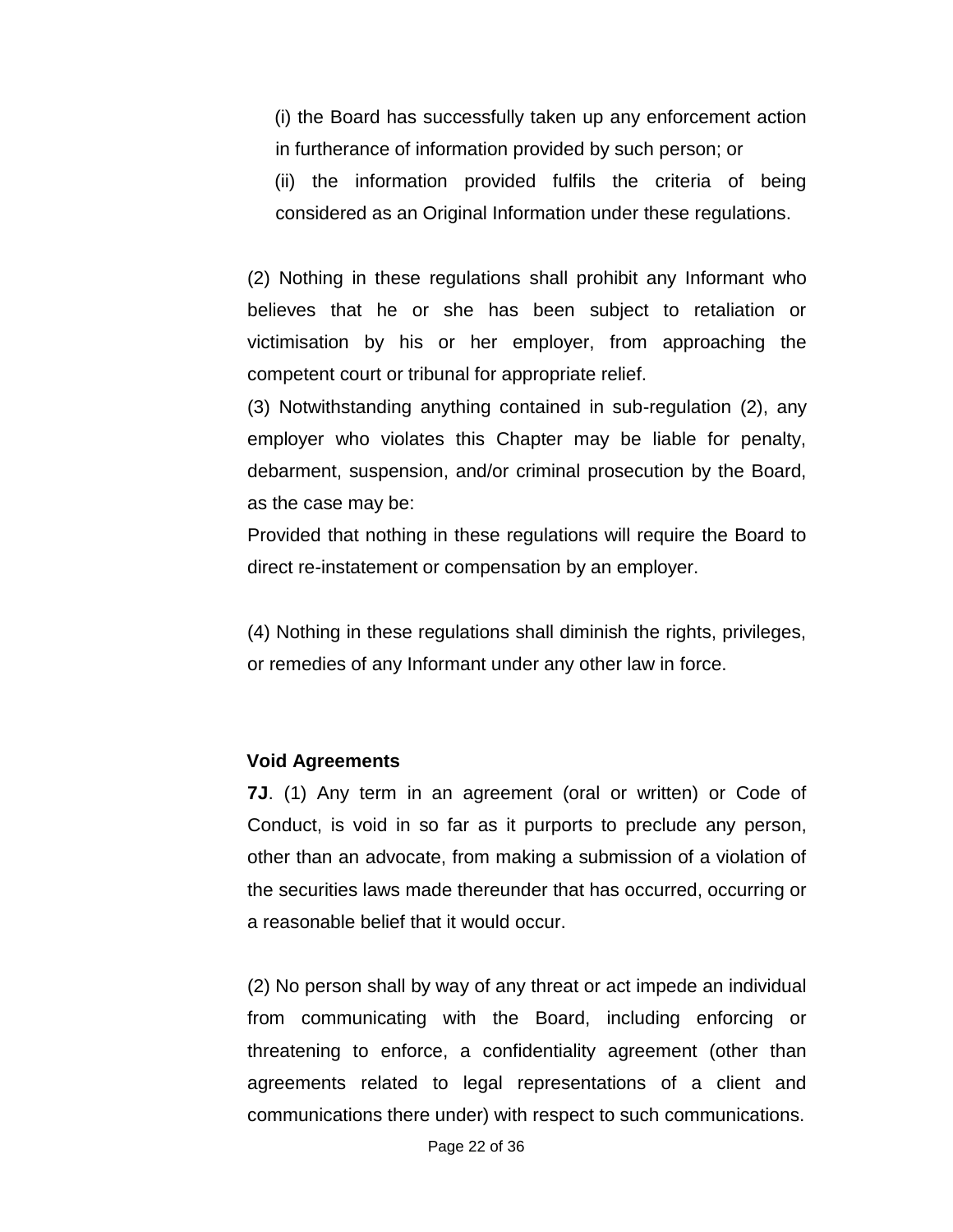*Explanation*. - No employer shall require an employee to notify him of any Voluntary Information Disclosure Form filed with the Board or to seek its prior permission or consent or guidance of any person engaged by the employer before or after such filing.

#### **No Amnesty**

**7K.** (1) Nothing in these regulations shall be deemed to provide any amnesty or immunity to an Informant for violation of securities law. (2) Where an action against an Informant is deemed appropriate the Board may take into account the co-operation rendered in the final determination of any penalty, sanction, direction or settlement thereof, as the case may be.

(3) Where an action against an Informant is deemed appropriate, the Board while determining the value of monetary sanctions shall not take into account the monetary sanctions that the Informant is ordered to pay or that which any other person is ordered to pay if the liability of such other person is based substantially on the conduct that the Informant directed, planned, or initiated.

(4) An Informant who may be liable for enforcement action by the Board based on his or her conduct in connection with securities laws violations reported in the Voluntary Information Disclosure Form filed with the Board, may simultaneously or at any time thereafter file an application seeking settlement with confidentiality under Chapter IX of the Securities and Exchange Board of India (Settlement Proceedings) Regulations, 2018.

(5) Notwithstanding any action taken by the Board against an Informant, the Informant may, after payment of any monetary amounts be eligible for a Reward.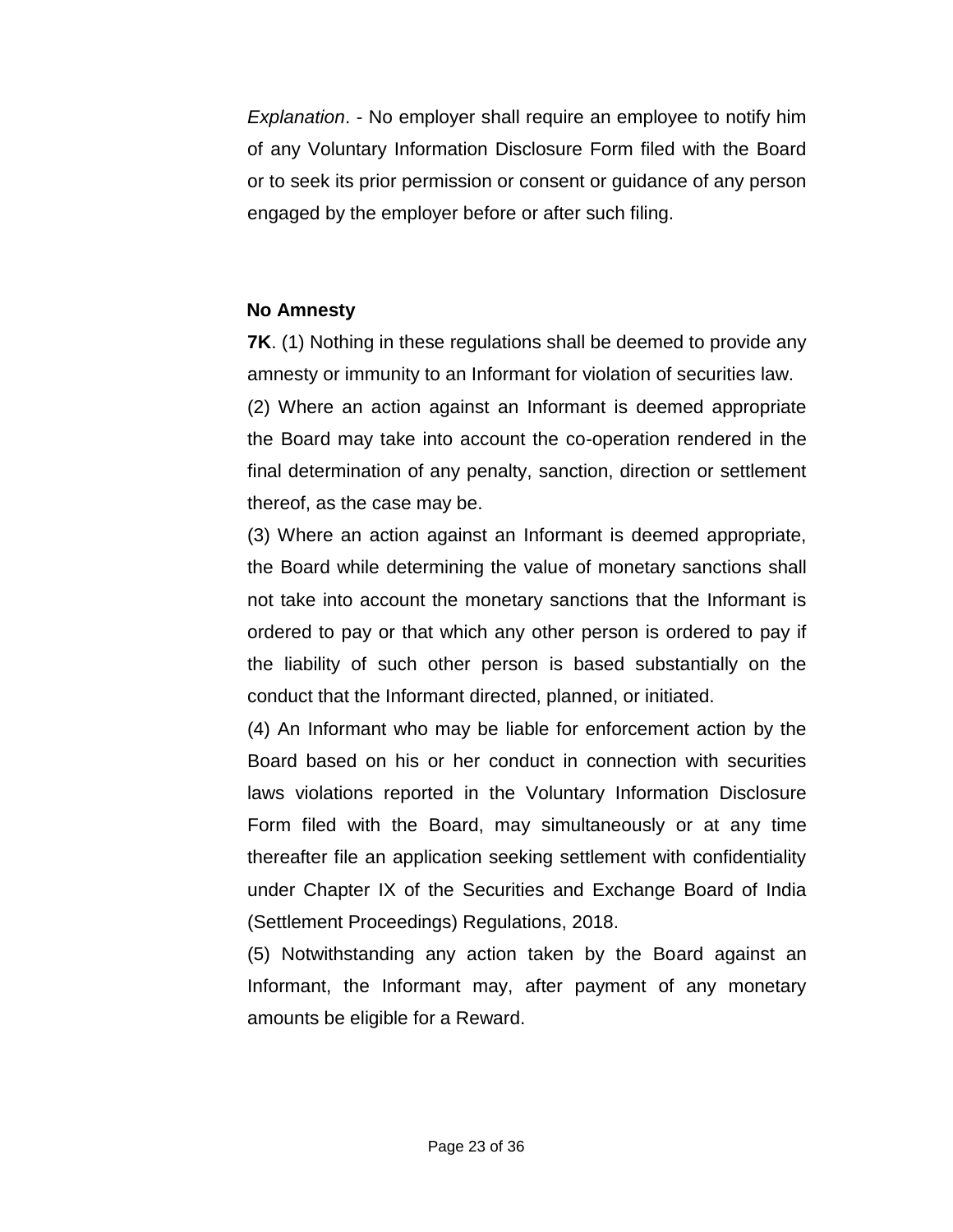## **Functions of Informant Incentive Committee**

**7L**. (1) The Informant Incentive Committee shall be assisted by the Office of Informant Protection.

(2) The Informant Incentive Committee shall give its recommendations to the Board on the following matters,-

- i. Eligibility of Informant for reward;
- ii. Determination under regulations 7E and 7G; and
- iii. Such other issues relating to Informant as the Board may require from time to time.

(3) The Informant Incentive Committee shall conduct its meetings in the manner specified by the Board in this regard.

#### **Public dissemination and incentivisation of Informant.**

**7M**. (1) The Board shall upload on its website the following,-

- i. Annual report of the Office of Informant Protection;
- ii. Press release informing the public that an intimation to the Informant has been issued;
- iii. Press release informing the public that a Reward has been paid under these regulations and the Monetary Sanctions recovered pursuant to the information provided by the Informant;

iv. The Order issuing the Reward;

*Explanation*. – Nothing in this regulation shall require the Board to disclose information that could identify the Informant or the information provided by the Informant."

(II) existing regulation 11 shall be re-numbered as sub-regulation (1) thereof, and after the sub-regulation so re-numbered the following sub-regulation shall be inserted, namely, –

"(2) For the purpose of Chapter IIIA, the Board may,-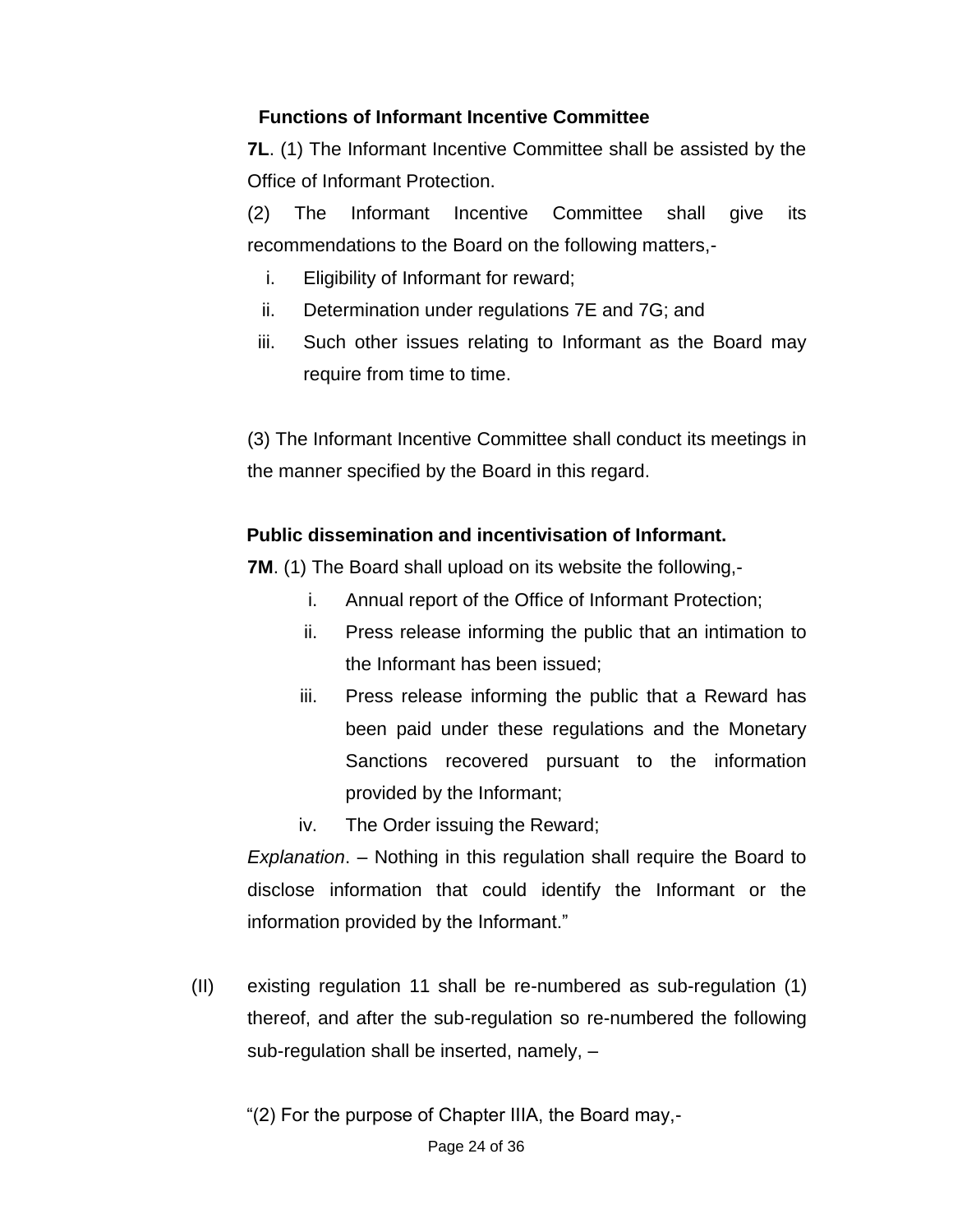- i. by circular, specify procedures and processes for carrying out the purposes of these regulations;
- ii. remove any difficulty in the interpretation or application or implementation of the provisions of these regulations, by issuing clarifications and specifying procedures through circulars or guidelines."
- (III) after Schedule C, the following Schedule shall be inserted, namely,

–

## " **SCHEDULE D**

## [See regulation 7B]

## *Form for Informant's Voluntary Information Disclosure to be submitted to the Board.*

**Note**: For submission of information through a legal representative, the redacted copy expunging information that may identify the Informant shall be submitted by the legal representative but not any information relating to the legal representative and the details relating to the violation of securities laws.

\*Indicates that the required field is non-mandatorily, remaining fields are mandatory

| <b>I. PERSONAL INFORMATION OF THE INFORMANT</b> |               |                 |  |
|-------------------------------------------------|---------------|-----------------|--|
| A.INDIVIDUAL 1:                                 |               |                 |  |
| Last                                            | First         | Title:          |  |
| Name:                                           | Name:         |                 |  |
| Address:                                        | City / State: | PIN:            |  |
| Telephone (with State)                          | Mobile:       | E-Mail address: |  |
| Code):                                          |               |                 |  |
|                                                 |               |                 |  |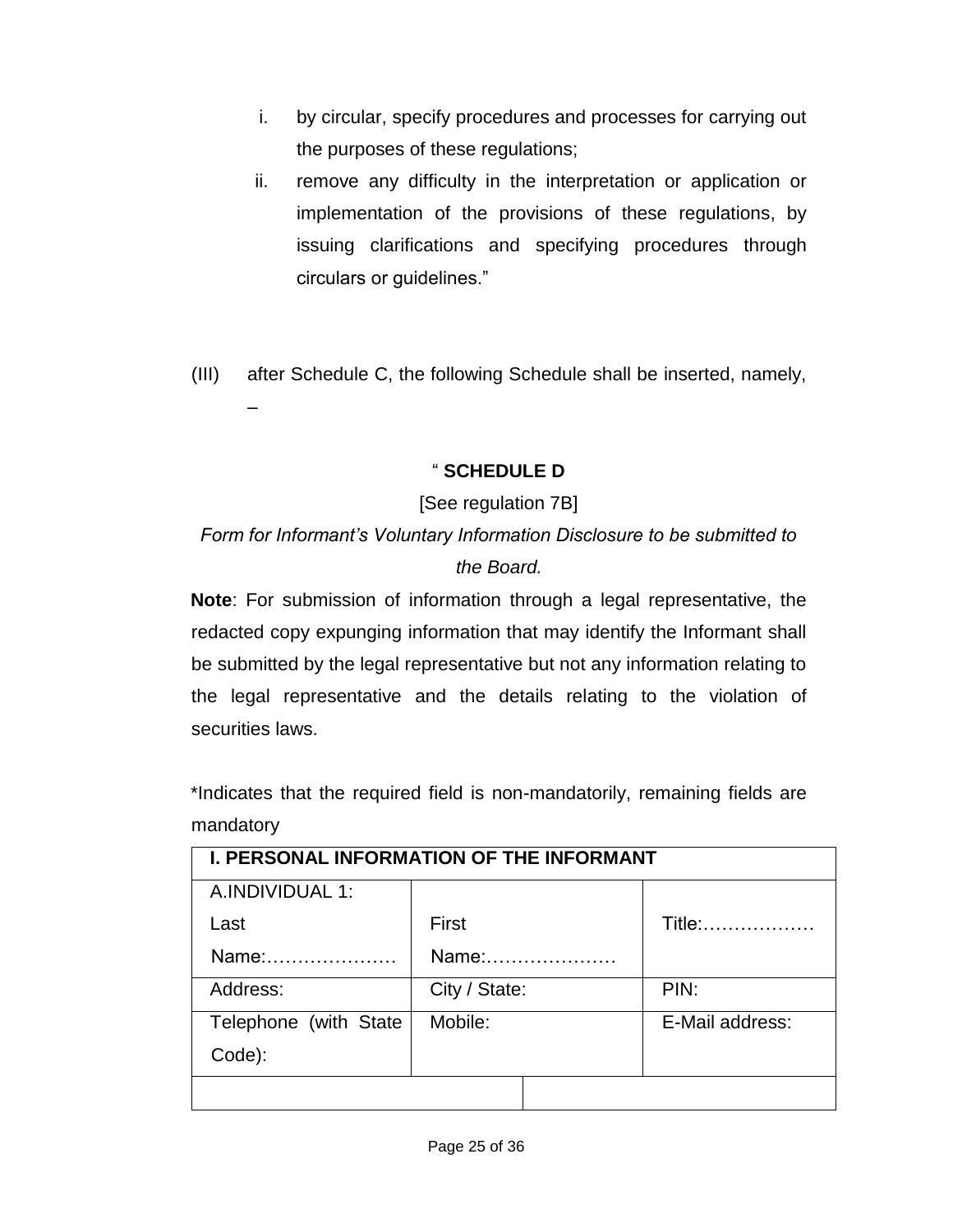| <b>Employment Status*:</b>                                                   |                                                                        |       | Permanent Account Number, if |  |  |
|------------------------------------------------------------------------------|------------------------------------------------------------------------|-------|------------------------------|--|--|
|                                                                              | available:                                                             |       |                              |  |  |
| II. LEGAL REPRESENTATIVE (where applicable)                                  |                                                                        |       |                              |  |  |
| Last                                                                         | First<br>Title:                                                        |       |                              |  |  |
| Name:                                                                        |                                                                        | Name: |                              |  |  |
| Firm Name (if not self-employed):                                            |                                                                        |       |                              |  |  |
| Contact address :                                                            | City / State:                                                          |       | PIN:                         |  |  |
| Residence address:                                                           | City / State:                                                          |       | PIN:                         |  |  |
| Telephone (with State                                                        | Mobile:                                                                |       | E-Mail address:              |  |  |
| Code):                                                                       |                                                                        |       |                              |  |  |
| Council<br>Bar                                                               |                                                                        |       |                              |  |  |
| <b>Enrolment Number:</b>                                                     |                                                                        |       |                              |  |  |
| <b>III SUBMISSION OF ORIGINAL INFORMATION</b>                                |                                                                        |       |                              |  |  |
| 1. Is it a violation of securities laws? Yes / No                            |                                                                        |       |                              |  |  |
| 2. If yes to question (1), please describe the type of violation:            |                                                                        |       |                              |  |  |
| 3. Has the violation: Occurred / Occurring / Potential to occur in future    |                                                                        |       |                              |  |  |
| 4. If the violation has occurred, date of occurrence: dd/mm/yy               |                                                                        |       |                              |  |  |
| (in case exact date is not known, an approximate period may be               |                                                                        |       |                              |  |  |
| entered)                                                                     |                                                                        |       |                              |  |  |
| 5. Have the individual(s) or their representatives had any prior             |                                                                        |       |                              |  |  |
| communication(s) or representations with the Board concerning this           |                                                                        |       |                              |  |  |
| matter?                                                                      |                                                                        |       |                              |  |  |
| Yes (Details thereof) / No                                                   |                                                                        |       |                              |  |  |
| 6. Does this violation relate to an entity of which the individual is or was |                                                                        |       |                              |  |  |
|                                                                              | an officer, director, counsel, employee, consultant or contractor? Yes |       |                              |  |  |
| (Details thereof) / No                                                       |                                                                        |       |                              |  |  |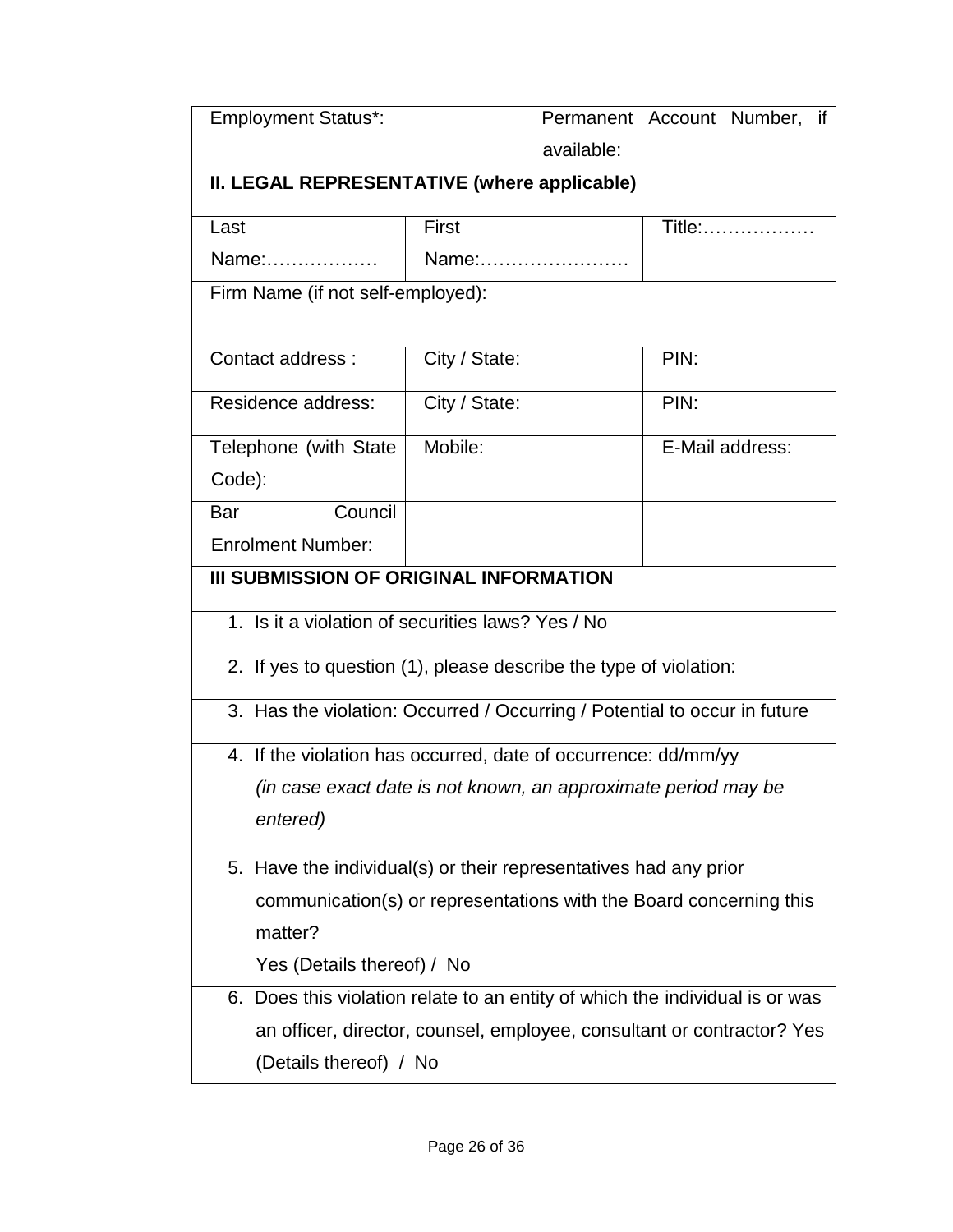- 7. If yes to question (6), was the original information submitted first to your Head or internal legal and compliance office? Yes / No
- 8. If yes question (7), then please provide,

Date of submission of original information: dd/mm/yy

- 9. Please describe in detail why you think the information submitted is a violation?
- 10.What facts or supporting material is your allegation based on? Please attach any additional documents to this form, if necessary.
- 11.Identify any documents or other information in your submission that you believe could reasonably be expected to reveal your identity and explain the basis for your belief that your identity would be revealed if the documents were disclosed to a third party.
- 12.Provide details of connection between the Informant and the company and the person against whom information is being provided:

## **IV. DECLARATION**

I/we hereby declare that,-

- A. I/we have read and understood the Securities and Exchange Board of India (Prohibition of Insider Trading) Regulations, 2015;
- B. I/we accept that mere furnishing of information by me/us does not by itself confer on me/us right to get reward and that I/we may not get any Reward at all. I/we would be bound by the decisions that the authority competent to grant reward may take;
- C. I/we accept that the Securities and Exchange Board of India is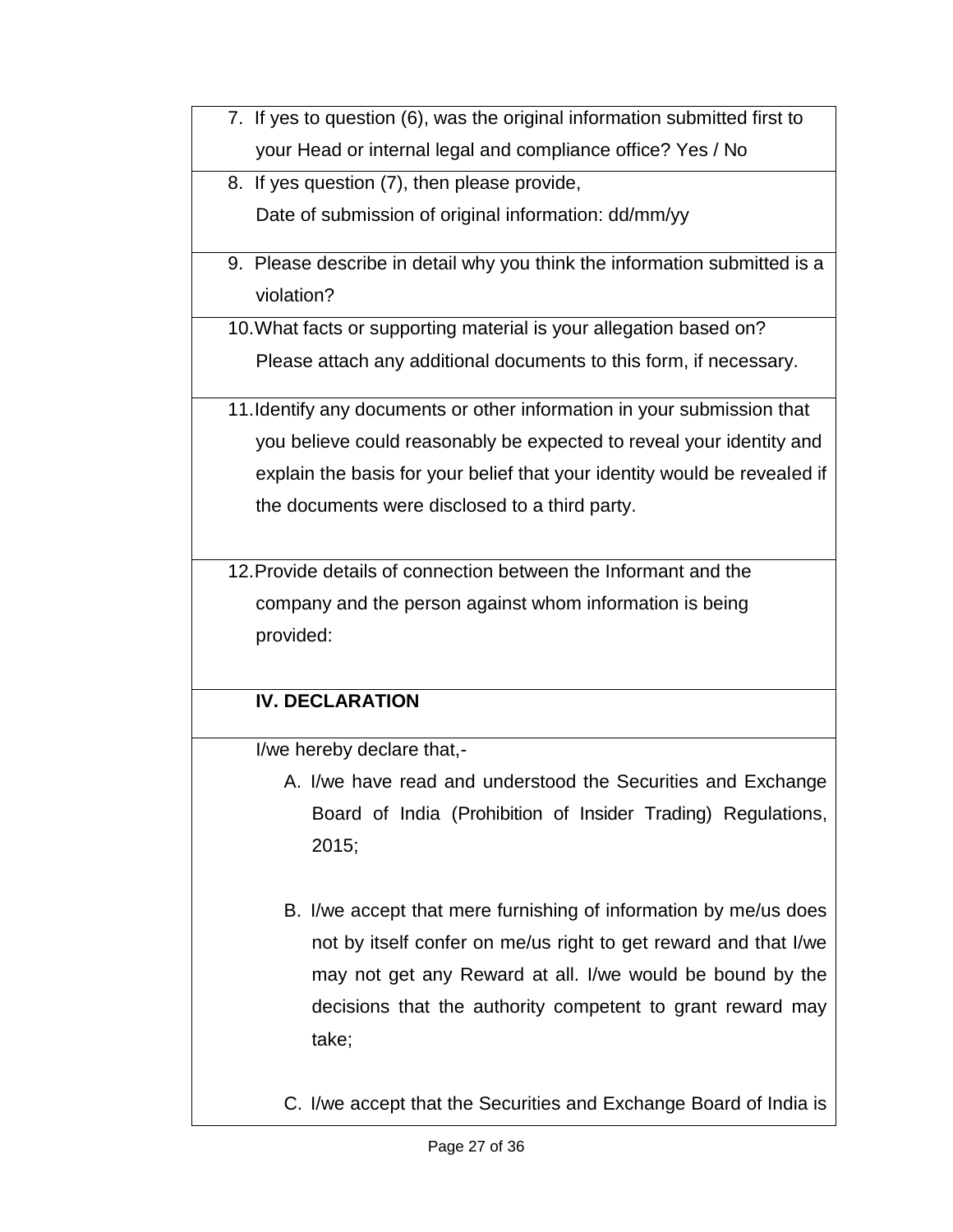under no obligation to enter into any correspondence regarding action or inaction taken as a result of my/our information.

- D. I/we accept that the reward would be an ex-gratia payment which, subject to the Securities and Exchange Board of India (Prohibition of Insider Trading) Regulations, 2015, shall be granted at the absolute discretion of the competent authority. The discretion of the authority shall be acceptable to me/us and I/we shall not challenge it in any litigation, appeal, adjudication, etc.
- E. In the event of my death before the reward is paid to me/us, it may be paid to …………. (Details of nominee)
- F. I declare that the information contained herein is true, correct and complete to the best of my knowledge, information and belief and not obtained from the categories of persons indicated in sub-regulation (2) and sub-regulation (6) of regulation 7G of the Securities and Exchange Board of India (Prohibition of Insider Trading) Regulations, 2015 and agree to indemnify the Board. I fully understand that I may be subject to action under securities laws as well as Section 182 of the Indian Penal Code, 1860 (45 of 1860) and ineligible for Reward if, in my submission of information, any other dealings with the Board, or any dealings I knowingly and wilfully make any false, fictitious, or fraudulent statements or representations, or use any false writing or document knowing that the writing or document contains any false, fictitious, or fraudulent statement.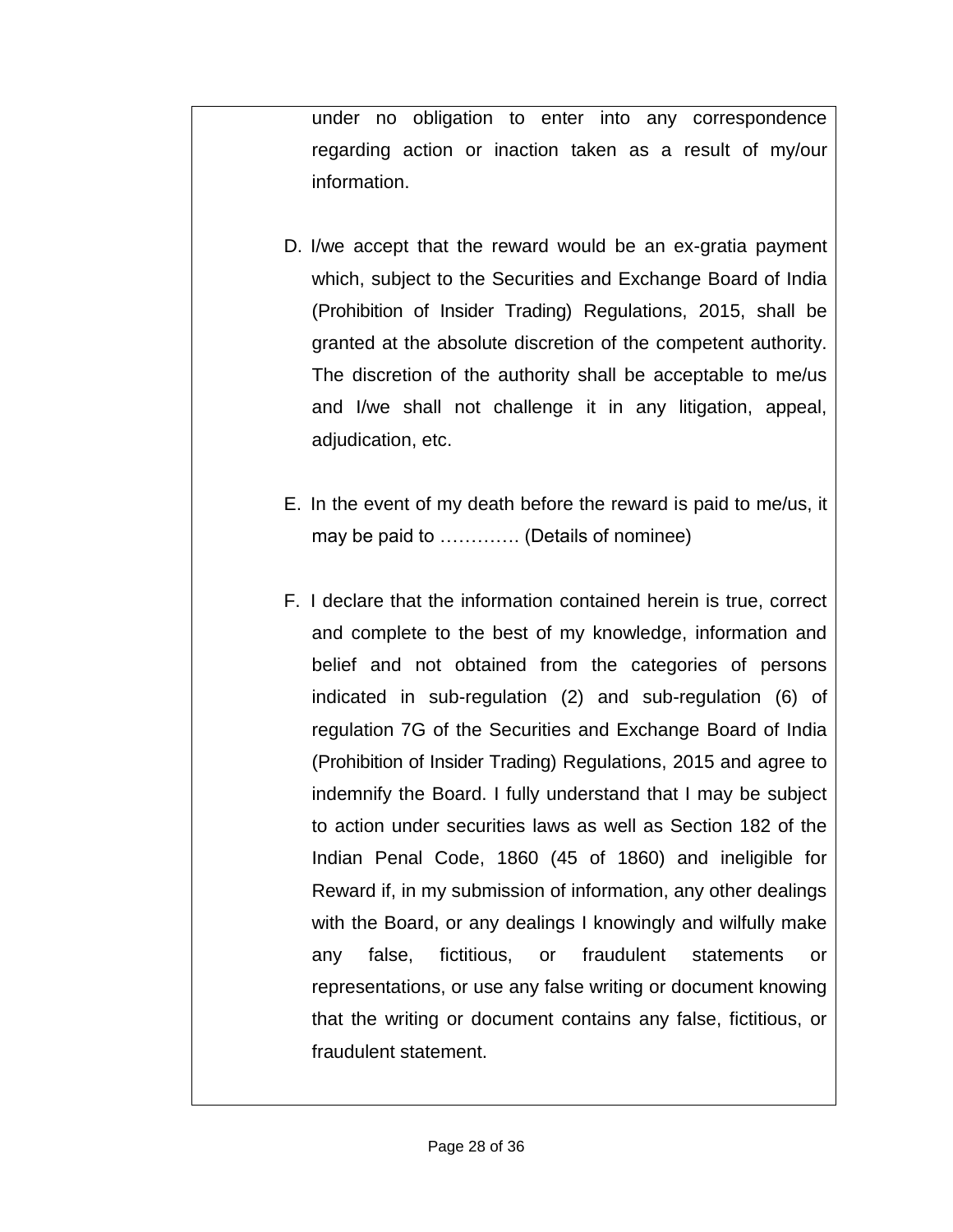Signature:……………………………. Date:

dd/mm/yy

Place:

## **V. CERTIFICATE BY LEGAL REPRESENTATIVE (where information is submitted through the legal representative)**

I hereby certify as follows,-

- (a) I have reviewed the completed and signed Voluntary Information Disclosure Form for completeness and accuracy and the information contained therein is true, correct and complete to the best of my knowledge;
- (b) I have the non-withdrawable consent from the Declarant, to provide to the Securities and Exchange Board of India, with original Voluntary Information Disclosure Form in the event of a request for it from the Securities and Exchange Board of India due to concerns that the Informant has not complied with these regulations or where the Securities and Exchange Board of India requires the said information for the purpose of verification for declaring any gratuitous reward to the Informant or where the Securities and Exchange Board of India determines that it is necessary to seek such information, to accomplish the purpose of the Securities and Exchange Board of India Act including for the protection of investors, sharing with foreign securities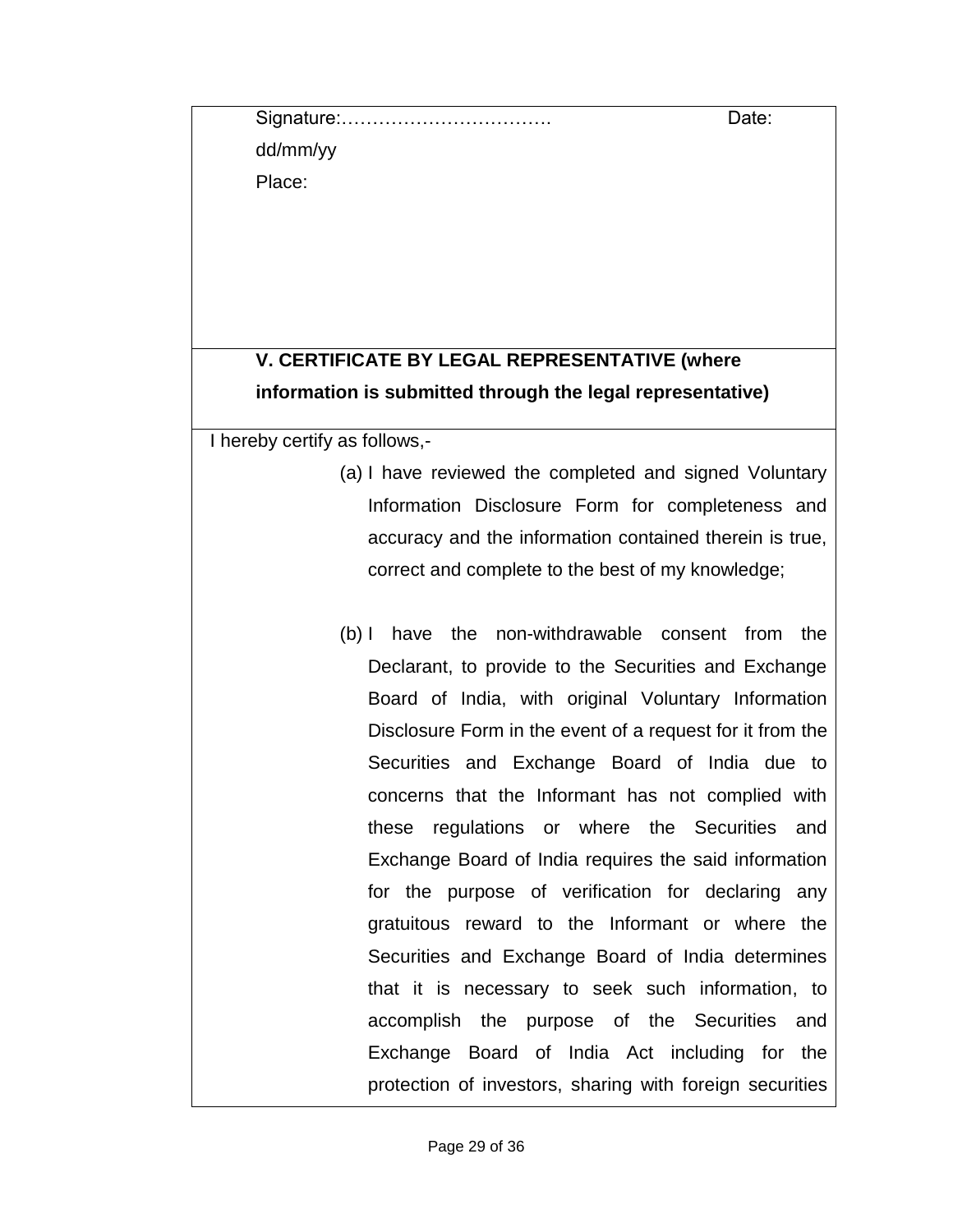|          |                          |  |  | regulators and foreign and Indian law enforcement      |  |
|----------|--------------------------|--|--|--------------------------------------------------------|--|
|          | agencies, etc.; and      |  |  |                                                        |  |
|          |                          |  |  |                                                        |  |
|          |                          |  |  | (c) I am and shall continue to be legally obligated to |  |
|          |                          |  |  | provide the original Voluntary Information Disclosure  |  |
|          |                          |  |  | Form without demur within seven (7) calendar days of   |  |
|          |                          |  |  | receiving such requests from the Securities and        |  |
|          | Exchange Board of India. |  |  |                                                        |  |
|          |                          |  |  |                                                        |  |
|          |                          |  |  | Date:                                                  |  |
| dd/mm/yy |                          |  |  |                                                        |  |
| Place:   |                          |  |  |                                                        |  |
|          |                          |  |  |                                                        |  |

(IV) after Schedule D, the following Schedule shall be inserted, namely, –

"

## "**SCHEDULE E**

[See regulations 7D and 7E]

*Form for Informant's Reward Claim to be submitted to the Board within the time specified in the intimation of prima facie eligibility to receive an Informant Reward.*

All fields are mandatory

| <b>I. PERSONAL INFORMATION</b> |                               |           |
|--------------------------------|-------------------------------|-----------|
| A. Informant:                  |                               |           |
| Last name:------               | First Name:------------------ | Title:--- |
|                                | --                            |           |
| Address:                       | City / State:                 | PIN:      |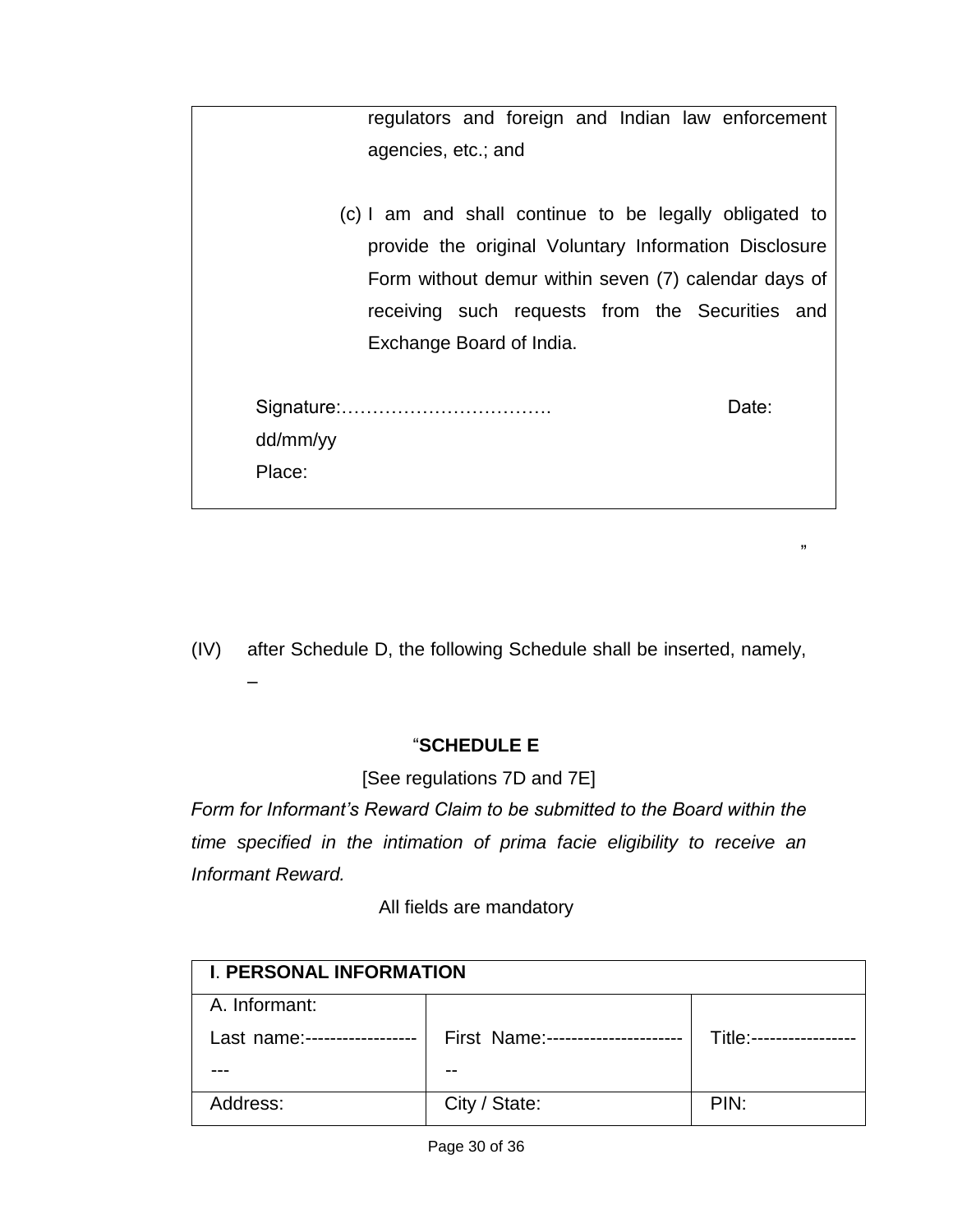| Telephone (with State                                                              | Mobile: |  |                                                                      | E-Mail Address: |
|------------------------------------------------------------------------------------|---------|--|----------------------------------------------------------------------|-----------------|
| code):                                                                             |         |  |                                                                      |                 |
| <b>Employment Status:</b>                                                          |         |  | <b>Permanent Account Number:</b>                                     |                 |
|                                                                                    |         |  |                                                                      |                 |
| <b>II. ORIGINAL INFORMATION SUBMITTED</b>                                          |         |  |                                                                      |                 |
| <b>Online Acknowledgment Receipt Number:</b>                                       |         |  |                                                                      |                 |
| (Annex Original Form for Voluntary Information Disclosure, if not yet              |         |  |                                                                      |                 |
| submitted to Securities and Exchange Board of India)                               |         |  |                                                                      |                 |
|                                                                                    |         |  |                                                                      |                 |
| Subject matter of submission:                                                      |         |  | Date of submission: dd/mm/20                                         |                 |
|                                                                                    |         |  |                                                                      |                 |
| Case Name:                                                                         |         |  | <b>SEBI Order No.:</b>                                               | Date: dd/mm/20  |
| <b>III. CONSIDERATION FOR REWARD</b>                                               |         |  |                                                                      |                 |
| Provide any material information that may be relevant in light of the criteria for |         |  |                                                                      |                 |
| determining the amount of a Reward or denial thereof. Include any supporting       |         |  |                                                                      |                 |
| documents if necessary.                                                            |         |  |                                                                      |                 |
|                                                                                    |         |  |                                                                      |                 |
| <b>IV. DECLARATION BY INFORMANT</b>                                                |         |  |                                                                      |                 |
| I/we hereby declare that,-                                                         |         |  |                                                                      |                 |
| A. I/we have read and understood the Securities and Exchange                       |         |  |                                                                      |                 |
| Board of India (Prohibition of Insider Trading) Regulations, 2015;                 |         |  |                                                                      |                 |
|                                                                                    |         |  |                                                                      |                 |
|                                                                                    |         |  | B. I/we accept that mere furnishing of information by me/us does not |                 |
| by itself confer on me/us right to get reward and that I/we may not                |         |  |                                                                      |                 |
| get any Reward at all. I/we would be bound by the decisions that                   |         |  |                                                                      |                 |
|                                                                                    |         |  | the authority competent to grant reward may take;                    |                 |
|                                                                                    |         |  |                                                                      |                 |
| C. I/we accept that the Securities and Exchange Board of India is                  |         |  |                                                                      |                 |
|                                                                                    |         |  | under no obligation to pay any reward or enter into any              |                 |
| correspondence regarding action or inaction taken as a result of                   |         |  |                                                                      |                 |
| this communication.                                                                |         |  |                                                                      |                 |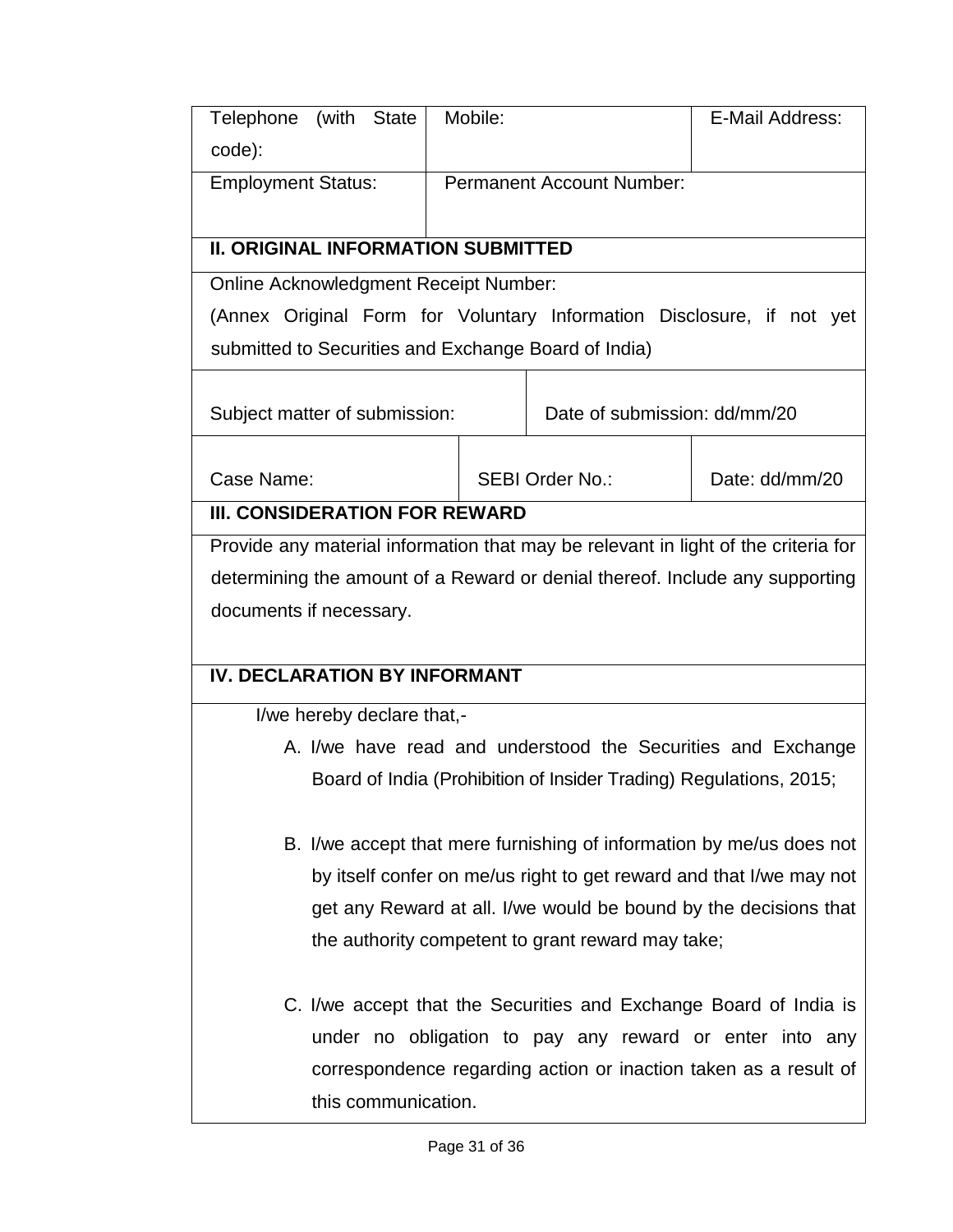- D. I/we accept that the reward would be an ex-gratia payment which, subject to the Securities and Exchange Board of India (Prohibition of Insider Trading) Regulations, 2015, shall be granted at the absolute discretion of the competent authority. The discretion of the authority shall be acceptable to me/us and I/we shall not challenge it in any litigation, appeal, adjudication, etc.
- E. In the event of my death before the reward is paid to me/us, it may be paid to …………. (Details of nominee)
- F. I declare that the information contained herein is true, correct and complete to the best of my knowledge, information and belief and not obtained from the categories of persons indicated in subregulation (2) and sub-regulation (6) of regulation 7G of the Securities and Exchange Board of India (Prohibition of Insider Trading) Regulations, 2015 and agree to indemnify the Board in case it so found. I fully understand that I may be subject to action under securities laws as well as Section 182 of the Indian Penal Code, 1860 (45 of 1860) and ineligible for an Informant Reward if, in my submission of information, any other dealings with the Board, or any dealings I knowingly and wilfully make any false, fictitious, or fraudulent statements or representations, or use any false writing or document knowing that the writing or document contains any false, fictitious, or fraudulent statement.

|          | Date: |
|----------|-------|
| dd/mm/yy |       |
| Place:   |       |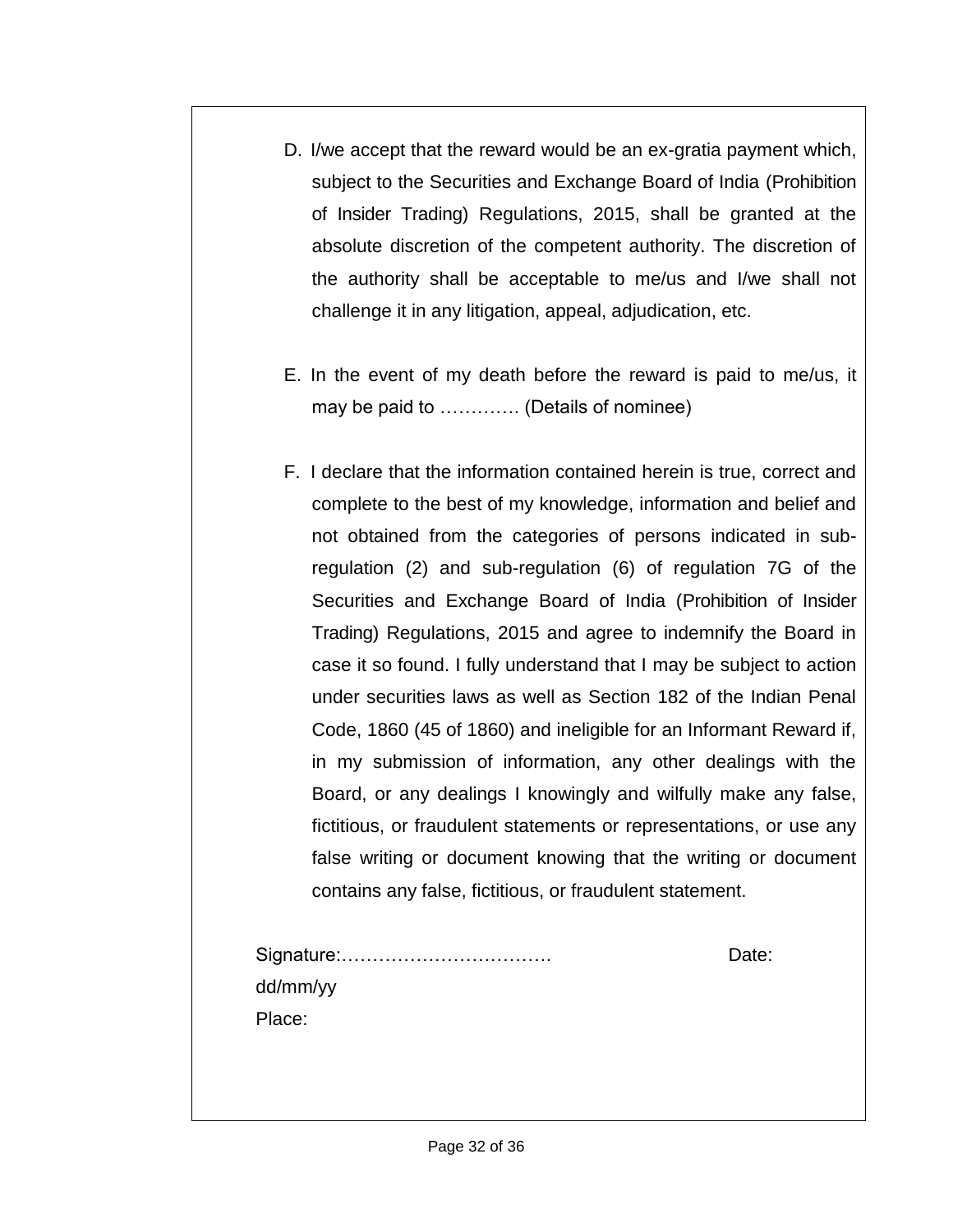| V. CERTIFICATE BY LEGAL REPRESENTATIVE (where applicable)                                                |  |  |
|----------------------------------------------------------------------------------------------------------|--|--|
| I hereby certify as follows,-                                                                            |  |  |
| (a) I have reviewed the completed and signed claim form for                                              |  |  |
| completeness and accuracy and the information contained                                                  |  |  |
| therein is true, correct and complete to the best of my                                                  |  |  |
| knowledge; and                                                                                           |  |  |
| (b) The declarant is the person who signed the original<br><b>Voluntary Information Disclosure Form.</b> |  |  |
| Date:<br>dd/mm/yy<br>Place:                                                                              |  |  |

# **AJAY TYAGI CHAIRMAN SECURITIES AND EXCHANGE BOARD OF INDIA**

## **Footnotes**:

- 1. The Securities and Exchange Board of India (Prohibition of Insider Trading) Regulations, 2015 was published in the Gazette of India on January 15, 2015 vide No. LAD-NRO/GN/2014-15/21/85.
- 2. The Securities and Exchange Board of India (Prohibition of Insider Trading) Regulations, 2015 was amended on,-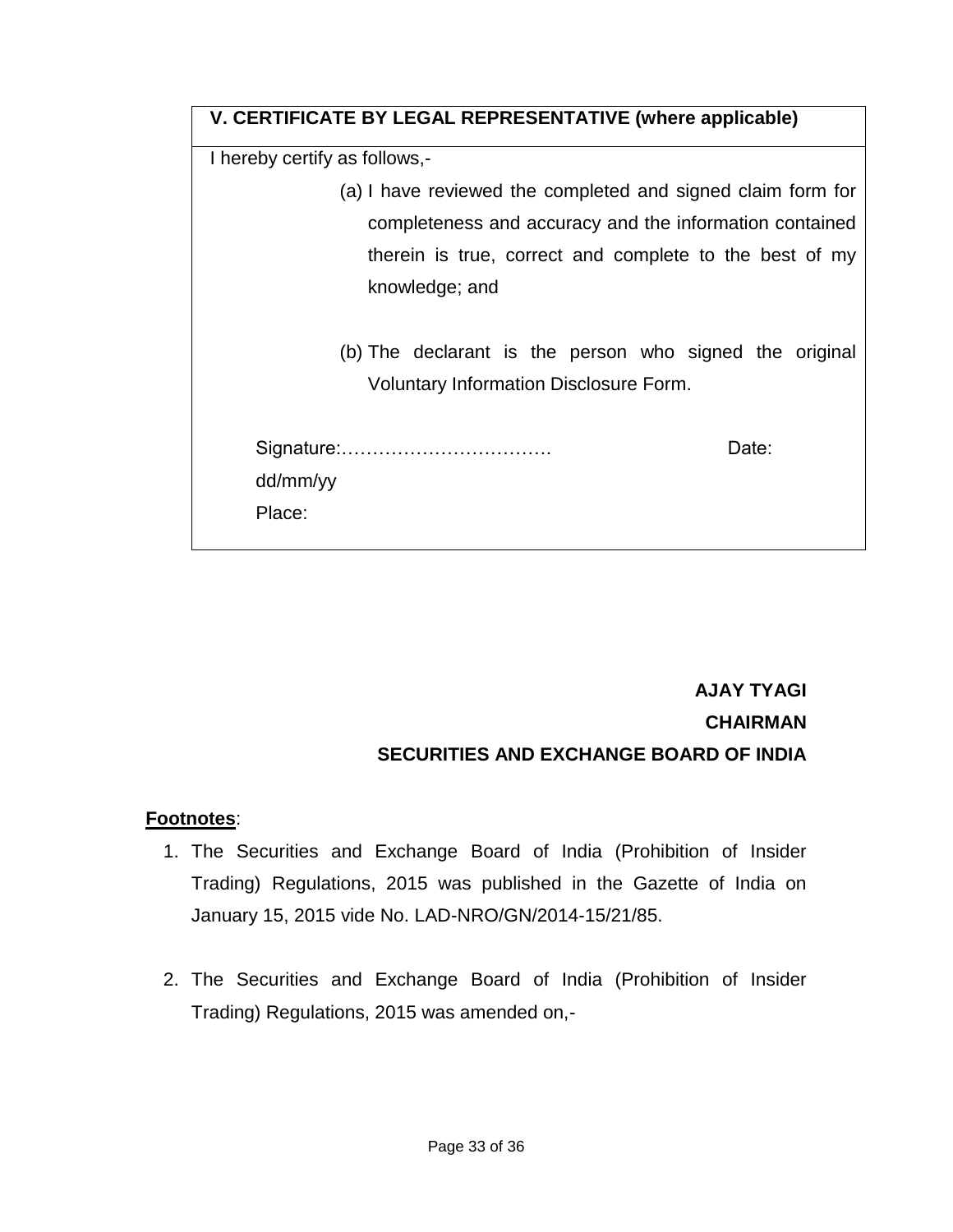- i. December 31, 2018 by the Securities and Exchange Board of India (Prohibition of Insider Trading) (Amendment) Regulations, 2018 vide No. SEBI/LAD-NRO/GN/ 2018/59;
- ii. January 21, 2019 by the Securities and Exchange Board of India (Prohibition of Insider Trading) (Amendment) Regulations, 2019 vide No. SEBI/LAD-NRO/GN/ 2019/02.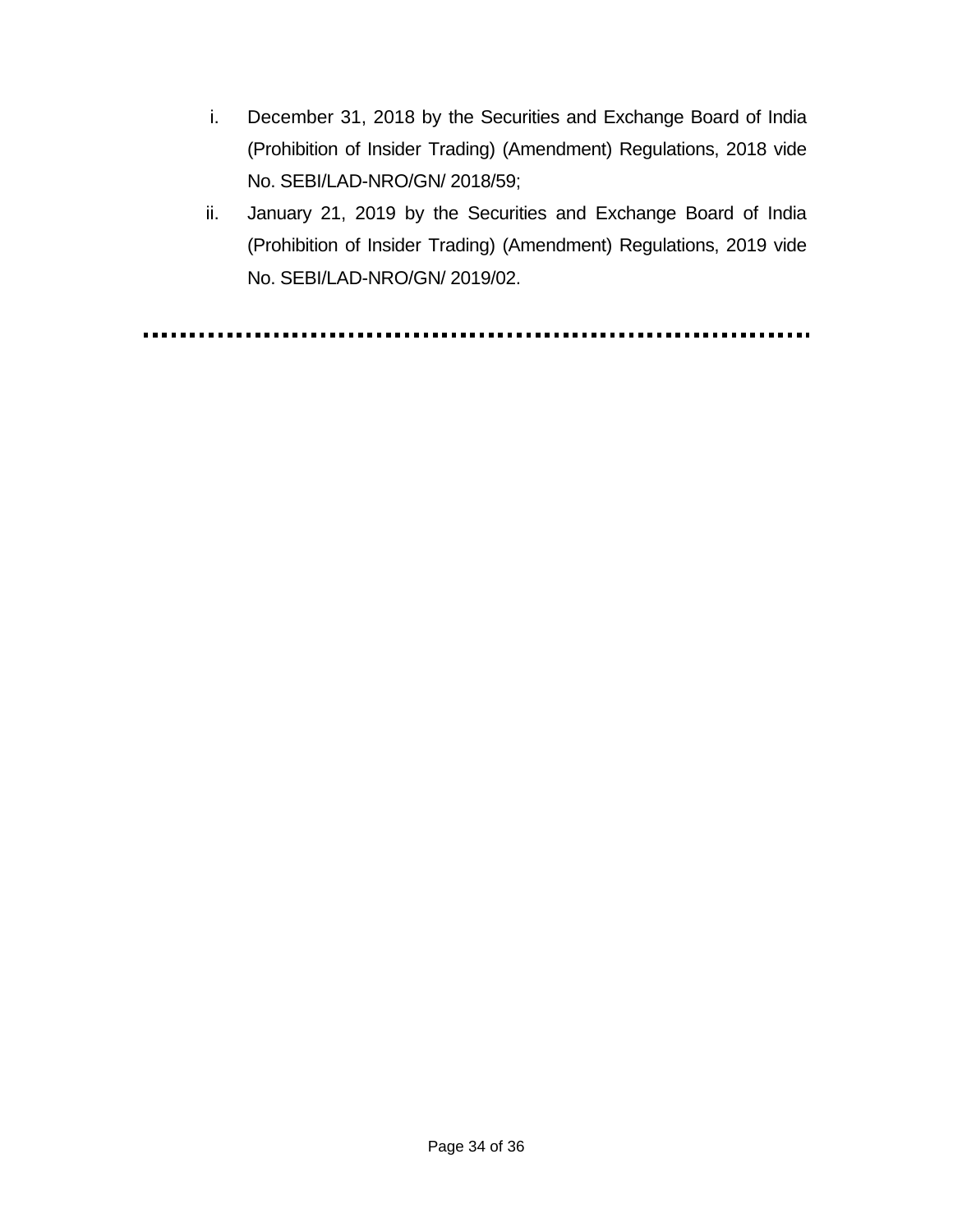## **ANNEXURE – II**

**Discussion Paper available on SEBI website**